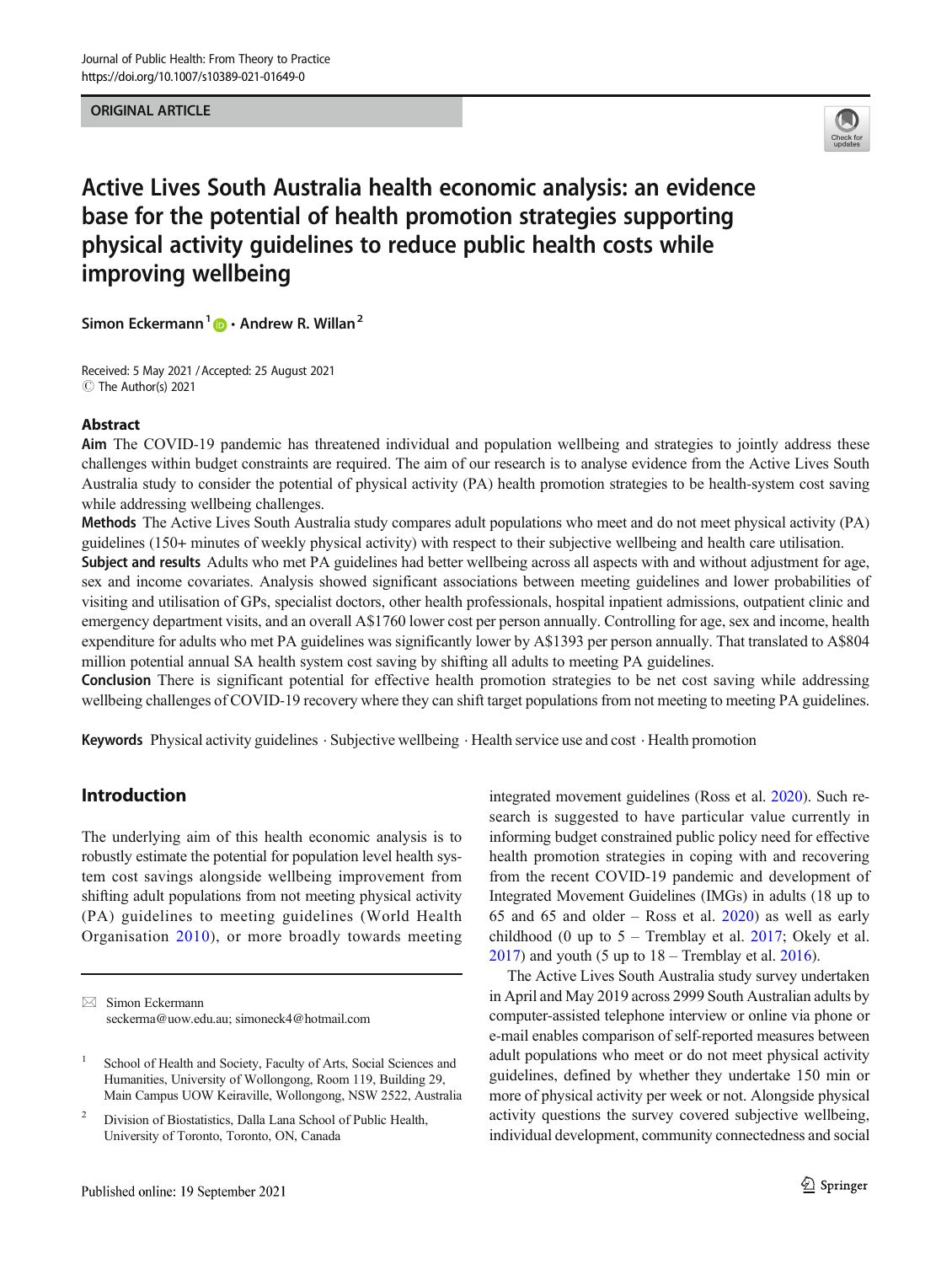capital survey questions adapted from Sport England's Active Lives Survey as well as health care access and utilisation. Analysis of results in the main report (Active Lives South Australia [2019\)](#page-14-0) considered differences in self-reported survey questions across factors by self-reported physical activity per week (0, 1–149 min and 150 min or more), reported at a representatively age and sex weighted population level. That analysis found adult populations with higher levels of physical activity in meeting guidelines (150 or more minutes PA per week) relative to those not meeting guidelines (with 0 or 1– 149 min PA per week) had associated improved wellbeing, individual development, social connectedness and social capital in analysis both without covariate adjustment and adjusting for age, sex and SEIFA index. Trends were also found for adult populations with 150 min or more PA having lower probability of visits in the last year to GP, specialist doctor or other health professional or hospital inpatient admissions, outpatient clinic and emergency department visits.

# Methods

To address the underlying aim of this report, three levels of increasingly robust and instructive sets of analyses using individual data are employed. The first set of analyses compare odds of individuals self-reported use of health care services (GP, specialist, other health professional, dental, hospital emergency department, inpatient and outpatient visits), levels of service use and associated expected cost to the health system in populations who meet and do not meet PA guidelines, using a gamma distribution for costs to account for positive skewing. It has been shown to be important with relative comparisons of binary variables (such as success or failure, the probability of visiting a health service provider or not) to use a symmetric metric such as the odds ratio to overcome problematic inconsistency with alternative framing of the same binary evidence comparing probabilities with non-symmetric metrics such as relative risk that arise in efficiency comparison (Eckermann et al. [2021\)](#page-15-0) and/or evidence synthesis or translation (Eckermann et al. [2009](#page-15-0), [2011](#page-15-0); Eckermann [2017](#page-14-0) Chap 3). While differences in relative chance of health service utilisation in populations meeting or not meeting PA guidelines are consistently established with ORs, implications for health system resource use and costs needs to consider mean differences in health service use and estimated associated costs across health service utilisation. Follow-up questions in the Active Lives survey asking about how many times in the past year participants used each service type enable overall yearly utilisation of resource use and costs across each of the major health service areas to be estimated (Active Lives South Australia [2019](#page-14-0)).

The second set of analyses considers physical activity as a continuous variable, again using individual respondent data

and modelling cost data using a gamma distribution to account for positive skewing, to consider cost implications of marginal changes in population physical activity and consequently implications for the potential appropriate cut-point in the number of minutes of physical activity per week for meeting vs not meeting guidelines.

The third set of analyses jointly adjusts for significant age, sex and income covariates in comparisons between populations meeting and not meeting guidelines using individual data to estimate effects and cost differences under uncertainty and modelling cost data using a gamma distribution to account for positive skewing. To examine potential effects of confounding appropriately allowing for their multivariate interaction, regression models were used to estimate the difference in mean total cost between levels of physical activity (<150 vs  $\geq$ 150 min/week) while jointly adjusting for sex, age and measures of socio-economic status. Because the measures of socio-economic status are highly correlated, income was entered into the regression models first, followed by each of the other measures (marital status, education, work status, home ownership). After entering sex, age and income into the regression models, each of the other measures of socioeconomic status, entered one at a time, were not statistically significant and had no appreciable effect on the estimate on the parameters in the model, indicating that income alone was sufficient to adjust for socio-economic status. Hence, estimates and 95% confidence intervals for the difference in total costs between levels of physical activity are reported in multivariate analyses adjusting for all combinations of sex, age and income.

Comparison between these increasingly robust levels of analysis is instructive in seeing the importance and impact of allowing for covariate adjustment as well as comparing continuous vs dichotomous consideration of physical activity levels. Finally, sensitivity analyses are also undertaken to consider the impacts of removing influence of high cost respondents – those with greater than \$75,000 health expenditure within 12 months.

## 1st analysis of proportional health service use for populations meeting vs not meeting PA guidelines (150+ vs 0–149 min PA/week)

For relative comparisons of binary variables, such as visiting a health service provider or not, use of odds ratios as a symmetric metric has been shown to overcome problems of nonsymmetric metrics such as relative risk that arise with alternative framing of the same binary outcome (e.g. meet vs do not meet guidelines) in efficiency comparisons, evidence synthesis or translation (Eckermann et al. [2009,](#page-15-0) [2011,](#page-15-0) [2021;](#page-15-0) Eckermann [2017](#page-14-0) chapter 3). We start by considering population odds ratios for having health service use across major categories in adult populations identified by individuals with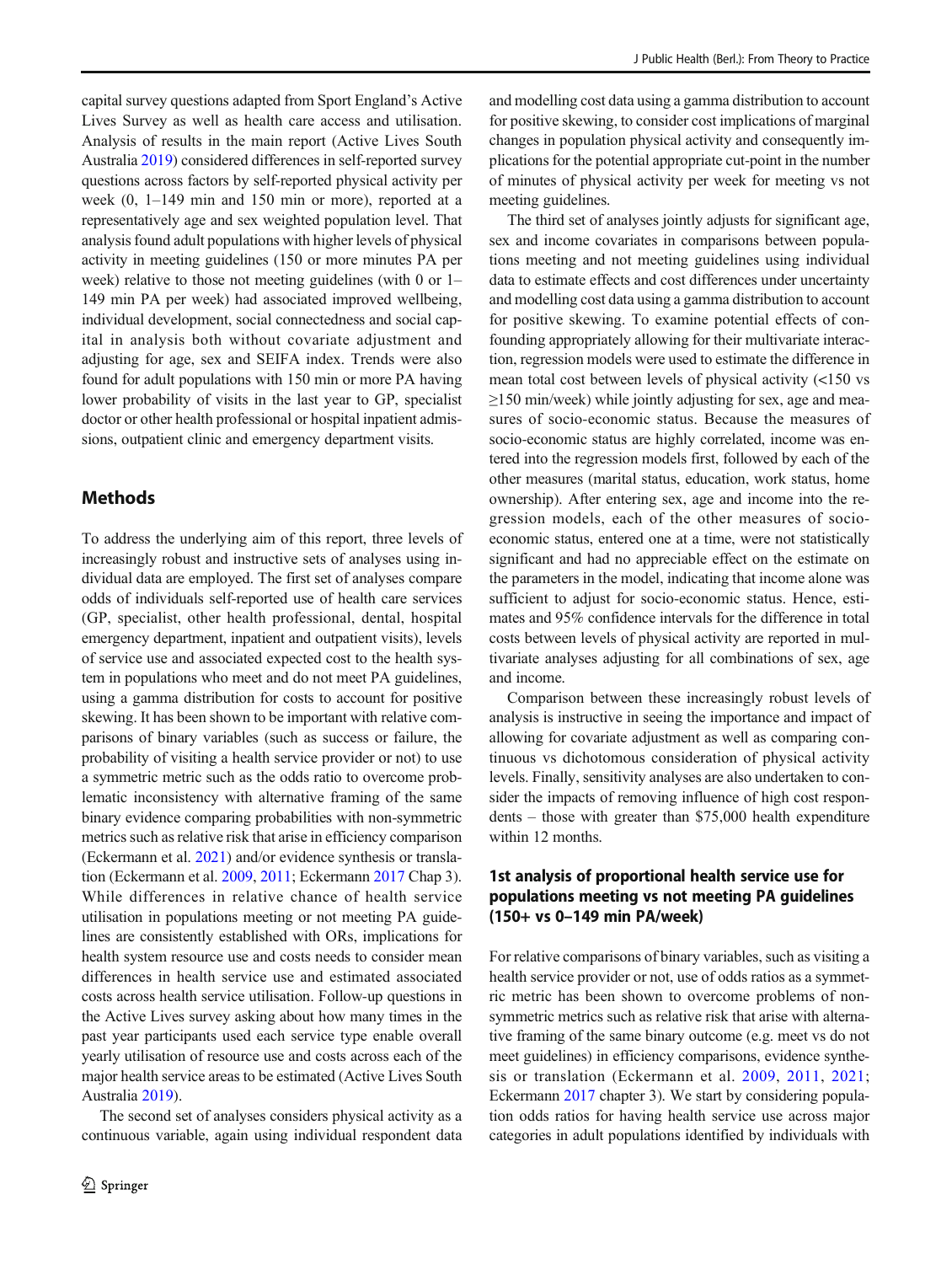<span id="page-2-0"></span>

|  |  |  | Table 1 Probability, odds and odds ratio for health service use in active lives populations with 150+ vs 0-149 min physical activity per week |
|--|--|--|-----------------------------------------------------------------------------------------------------------------------------------------------|
|  |  |  |                                                                                                                                               |

|                            | Minutes of activity per week |             |            |                            |             |            |       | 95% CI OR          |
|----------------------------|------------------------------|-------------|------------|----------------------------|-------------|------------|-------|--------------------|
|                            | Less than 150 min $(N=1264)$ |             |            | 150 min or more $(N=1702)$ |             |            |       |                    |
|                            | N                            | $P$ (visit) | Odds visit | N                          | $P$ (visit) | Odds visit |       |                    |
| GP                         | 1216                         | 0.947       | 17.868     | 1582                       | 0.930       | 13.184     | 0.737 | (0.543, 1.002)     |
| Specialist doctor          | 753                          | 0.586       | 1.418      | 874                        | 0.514       | 1.055      | 0.744 | $(0.643, 0.862)^*$ |
| Dentist                    | 707                          | 0.551       | 1.225      | 1132                       | 0.665       | 1.986      | 1.621 | $(1.396, 1.881)^*$ |
| Other health professional  | 542                          | 0.422       | 0.730      | 694                        | 0.408       | 0.689      | 0.943 | (0.814, 1.092)     |
| Hospital admission         | 341                          | 0.266       | 0.362      | 342                        | 0.201       | 0.251      | 0.695 | $(0.586, 0.825)^*$ |
| Hospital outpatient clinic | 302                          | 0.235       | 0.308      | 283                        | 0.166       | 0.199      | 0.648 | $(0.541, 0.777)*$  |
| Hospital ED                | 263                          | 0.205       | 0.258      | 255                        | 0.150       | 0.176      | 0.684 | $(0.566, 0.827)^*$ |

\*Statistically significant with 5% type I error

150+ minutes of physical activity ( $n = 1702$ ) versus those with  $\langle 150 \text{ min} (n = 1294)$  across major categories of GP, specialist, other health professional, dental, hospital emergency department, inpatient and outpatient use in Table 1. That is, calculating the odds of visiting health services in these populations from their probabilities and subsequently the odds ratio (OR) between populations meeting PA guidelines (150+ min/ week) and those not (0–149 min/week) is simply the ratio of these odds. $<sup>1</sup>$ </sup>

The odds ratios and their 95% CIs in Table 1 show statistically significant lower relative odds of health service use in those meeting guidelines for each of specialist doctor  $(OR =$ 0.744), hospital inpatient admission (OR =  $0.695$ ), emergency department ( $OR = 0.684$ ) and outpatient clinic services  $(OR = 0.648)$ , while a statistically significant higher odds of using dental service ( $OR = 1.621$ ). Trends towards reduction in GP use and other health professionals were also observed.

Symmetry of the odds ratio equivalently implies that the OR for not using services are simply their inverse or reciprocal of the OR for using services. That is, for the population meeting guidelines relative to that not meeting guidelines, the OR of not using specialist doctors is  $1.34 = 1/0.744$ , not using hospital admission is  $1.439 = 1/0.695$ , not using hospital emergency department presentations is 1.462 = 1/0.684 and not using outpatient services is  $1.543 = 1/0.648$ . Similarly,

by symmetry 95% confidence intervals for OR of not using services are the reciprocal of those for using services. Hence, the OR for not using services comparing populations meeting vs not meeting guidelines would equivalently and consistently be significantly greater than 1 for specialist, hospital inpatient admissions, emergency department and outpatient services and less than 1 for dental services. Consequently, odds ratios provide distinct advantages over relative risk where such symmetry does not arise in enabling consistent estimation with alternative framing for binary outcomes (Eckermann et al. [2009,](#page-15-0) [2011](#page-15-0), [2021](#page-15-0)). Table [2](#page-3-0) applies relevant average government scheduled fees given the mix of services across South Australian populations to the difference in service use per person–year between adult populations who meet and do not meet PA guidelines (have 150+ vs 0– 149 min of PA per week) to estimate the difference in total cost per person–year.

The direction of mean population health service utilisation in Table [2](#page-3-0) generally mirrors that for the odds of using services in Table 1, while notably diminishing in extent for dental services particularly, given an OR of 1.621 while difference in average service use per year of less than 10% (1.323 vs 1.216). This arises because while populations who met PA guidelines had a significantly greater chance of using dental services, their net use of dental services was mitigated by lower average use of dental services when they did use them, which combined to result in a non-significant increase in mean use across the population (1.323 vs 1.216,  $p = 0.0889$ ).

The population meeting PA guidelines with 150 min or more of weekly physical activity had significantly lower mean GP, specialist doctor, other health professional and hospital admissions, outpatient clinics and hospital emergence department service use and costs per year, while a non-significant trend towards overall greater mean dental service use and associated cost estimates.

<sup>&</sup>lt;sup>1</sup> Constructing a confidence interval or testing the statistical significance of these odds ratios is also simply undertaken given the natural logarithm relationship with odds ratios. Hence the standard error (SE) for the natural logarithm of the OR is simply the square root of the sum of the reciprocal for number of events and non-events in the compared populations. The lower and upper 95% CI around the natural logarithm of the mean OR simply subtract and add 1.96 of these standard errors. Taking the exponential of these natural logarithms of the mean OR and 95% CI enables the mean and 95% CI of the OR to be reported. Hence, for example, for GP services with a mean OR of 0.48 ( $(1554/186)/(1194/65)$ ), ln  $(0.48) = -0.733$  has SE = of 0.48 ((1554/186)/(1194/65)), ln (0.48) = −0.733 has SE =  $\sqrt{\frac{1}{1554} + \frac{1}{186} + \frac{1}{1194} + \frac{1}{65}}$  = 0.0796 and hence 95% CI is exp.(−0.733  $\pm$ 1.96(0.0796)) = (0.41, 0.56).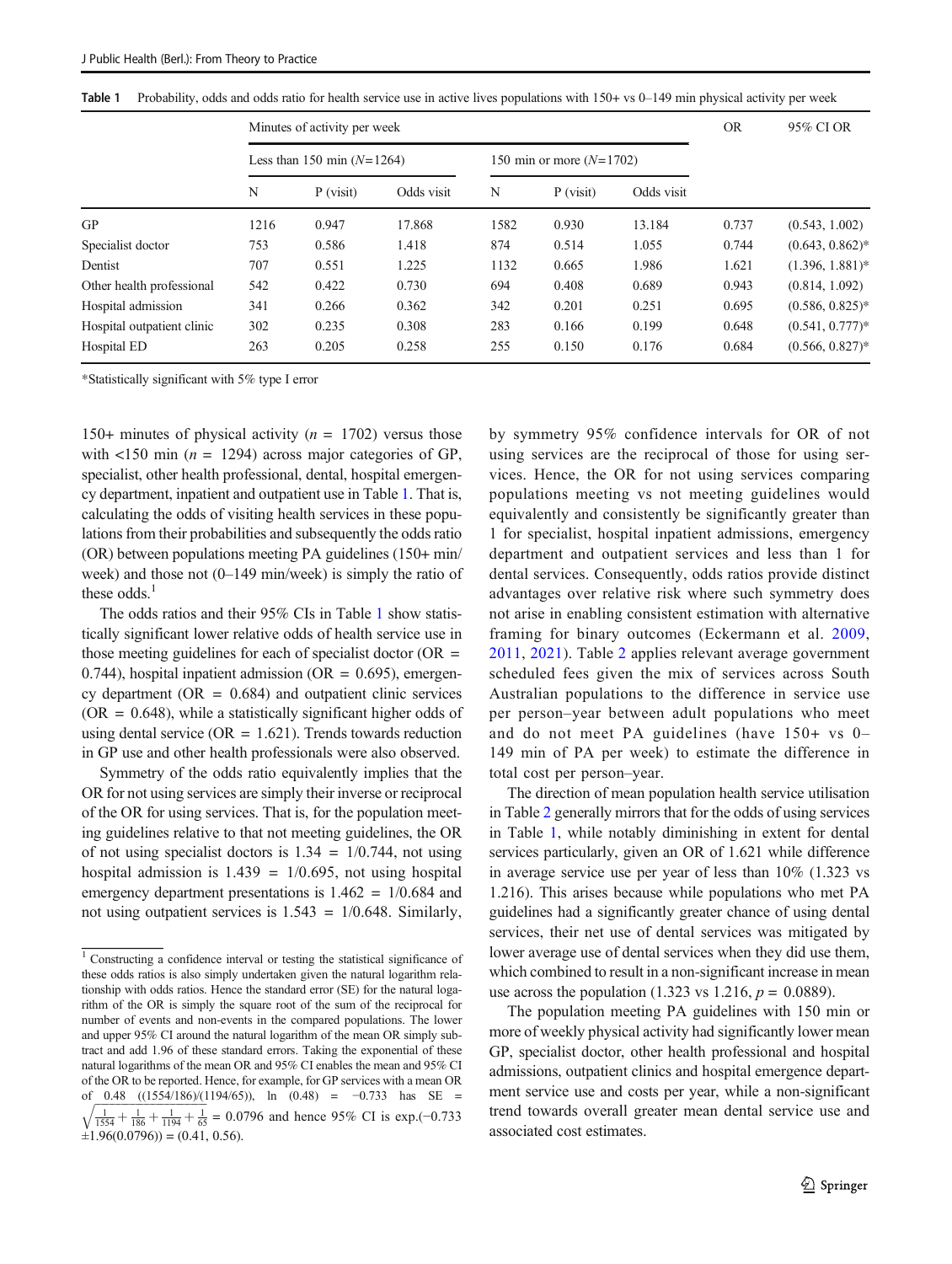<span id="page-3-0"></span>Table 2 Average health care use and cost difference per person–year for 150+ vs 0–149 min of physical activity per week

|                                                          | Mean utilisation<br>with $0-149$ min physical<br>activity/week | Mean utilisation<br>with $150+$ min physical<br>activity/week | Mean utilisation<br>difference $150 + vs$<br>$0 - 149$ | Average scheduled<br>fee per service (A\$) | Mean cost<br>difference per<br>$person-year (AS)$ | $p$ value |
|----------------------------------------------------------|----------------------------------------------------------------|---------------------------------------------------------------|--------------------------------------------------------|--------------------------------------------|---------------------------------------------------|-----------|
| $GP*$                                                    | 7.639                                                          | 4.974                                                         | $-2.665$                                               | 44.23                                      | $-117.88$                                         | < .0001   |
| Specialist doctor*                                       | 2.458                                                          | 1.722                                                         | $-0.736$                                               | 73.42                                      | $-54.07$                                          | < .0001   |
| Dentist*                                                 | 1.216                                                          | 1.323                                                         | 0.107                                                  | 53.91                                      | 5.76                                              | 0.0889    |
| Other health professional* $3.734$                       |                                                                | 2.981                                                         | $-0.752$                                               | 57.75                                      | $-43.45$                                          | 0.0088    |
| Hospital admission <sup><math>\land</math></sup>         | 0.504                                                          | 0.307                                                         | $-0.197$                                               | 6053.00                                    | $-1193.63$                                        | < .0001   |
| Hospital outpatient clinic <sup><math>\land</math></sup> | 0.974                                                          | 0.437                                                         | $-0.537$                                               | 467.00                                     | $-250.86$                                         | < .0001   |
| Hospital emergency<br>department <sup>^</sup>            | 0.355                                                          | 0.207                                                         | $-0.148$                                               | 715.00                                     | $-105.63$                                         | < .0001   |
| Total government cost                                    |                                                                |                                                               |                                                        |                                            | $-1760$                                           | < .0001   |

\*SA adult price per MBS service type estimated from MBS data on the average cost of the service mix of relevant MBS scheduled fee items in SA populations 15 and over (i.e. 15–24 and all older age-groups) in the 2018/19 financial year and ABS ([2019](#page-14-0)) SA populations by single year age groups ^Average adult price per hospital service calculated from SA Health Department data on non-paediatric hospital services in 2017/18 financial year (latest available data at time of analysis)

Overall, for adult populations who meet versus do not meet physical activity guidelines (have 150 min or greater versus 149 min or less physical activity per week) combined net government health system costs of GP, specialist, other health professional, dentist and hospital inpatient admissions, ED and outpatient services are estimated given average service prices in SA for utilisation to be A\$1760 lower per person– year. Given a current adult population in SA of 1,369,751, of which Active Lives survey findings estimate 42.12% do not meet PA guidelines the potential cost savings at a population level of health promotion and whole of government strategies in reducing net health system expenditure in SA is estimated at A\$1015 million annually (Table 3).

Hence, analysis employing individual data without covariate adjustment suggests if health promotion and whole of government strategies in support of PA guidelines enabled shifting SA adult populations who currently undertake 0– 149 min of physical activity to have physical activity reflecting that of populations who undertake 150+ minutes, then net government health expenditure in SA has potential to reduce by A\$1.015 billion annually. This would be attributable to an annual potential reduction of \$688.8 million for hospital inpatient admissions, \$60.9 million for hospital ED, A\$144.7 million for hospital outpatients, A\$68.0 million for cost of GP visits and A\$31.2 million for specialist and other health professionals, while an increase in dental services of A\$4.6 million (Table [4](#page-4-0)).

While this represents the potential cost saving from shifting the health care utilisation of the adult populations who do not meet PA guidelines (have 0–149 min per week of physical activity) to populations who do (have 150+ minutes PA per week), in reality, any individual strategy or set of strategies while aiming to have greatest incremental effects in improving PA and reducing healthcare costs don't expect to eliminate inactive populations. More generally, strategies might be expected to have intramarginal effects (within populations) in the population who may be amenable to change and/or inframarginal effects (across populations) of for example nudge strategies aimed at marginal impacts across whole populations.

To this end, below are considered the potential for cost savings from a series of potential 5% intra (shifting population) and/or infra (across population) marginal effects:

(i) An absolute 5% intramarginal reduction in the proportion of the population who do not meet PA guidelines, i.e. from 42.12% to 37.12%, which equates to potential cost savings of 0.05/0.4212  $\times$  A\$1015 million = A\$120.5 million per year.

| Table 3 Potential for health   |                                                                      |                 |
|--------------------------------|----------------------------------------------------------------------|-----------------|
| system cost saving from adults | SA adult population estimate June 2018                               | 1,369,751       |
| meeting PA guidelines          | Survey population proportion not meeting guideline                   | $42.12\%$       |
|                                | Estimated SA population not meeting guideline                        | 576,954         |
|                                | Mean lower health cost per adult meeting vs not meeting PA guideline | A\$1760         |
|                                | Potential annual lower mean net health care cost                     | A\$1015 million |
|                                |                                                                      |                 |

Table 3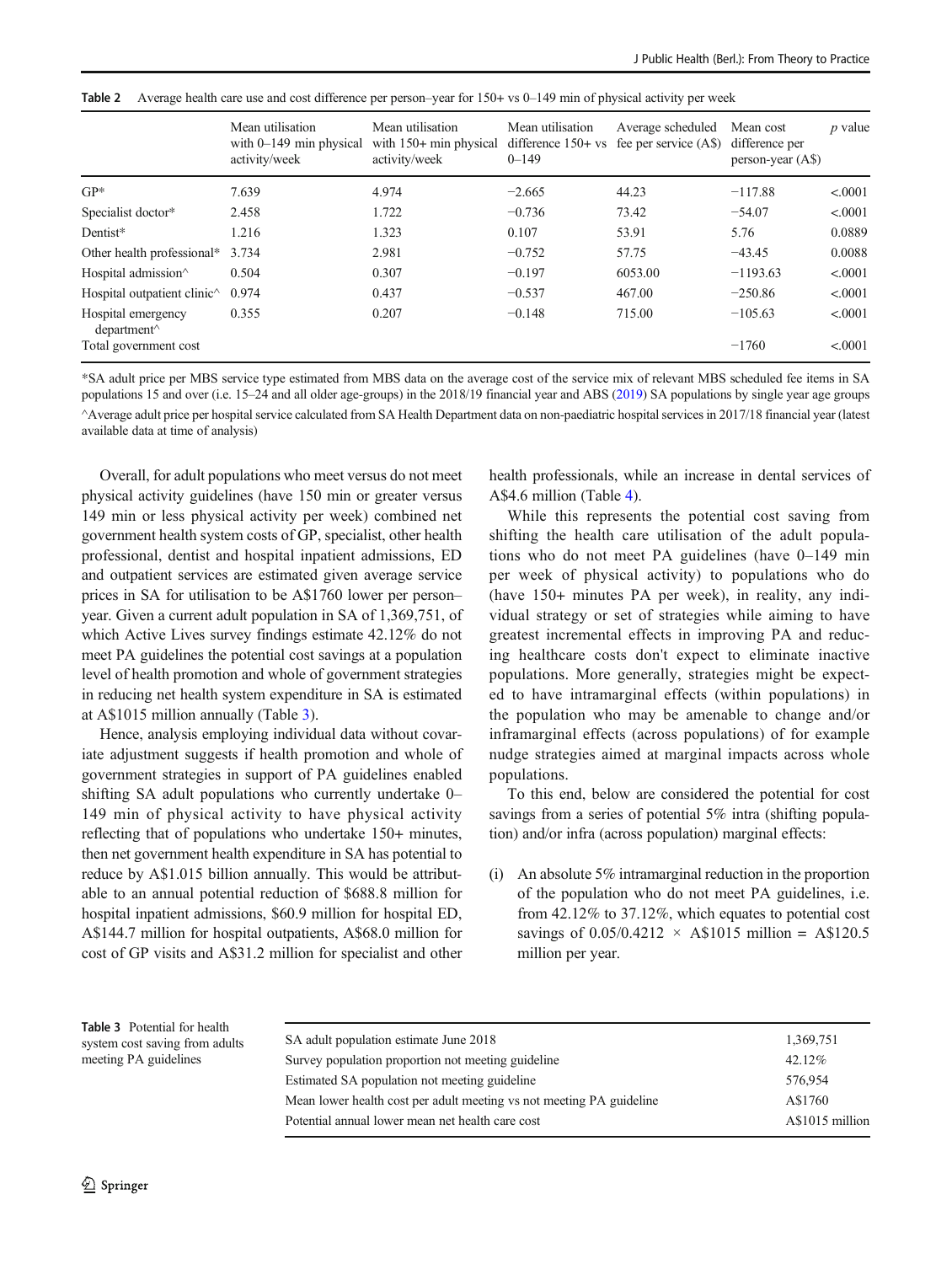<span id="page-4-0"></span>Table 4 Potential annual health system savings from all adults meeting PA guidelines by major area utilisation

|                                                          | Estimated population<br>not meeting PA | Cost saving per<br>$person-year (AS)$ | Total annual potential<br>cost saving (A\$ million) |
|----------------------------------------------------------|----------------------------------------|---------------------------------------|-----------------------------------------------------|
| $GP^*$                                                   | 576,954                                | $-117.88$                             | 68.009                                              |
| Specialist doctor*                                       | 576,954                                | $-54.07$                              | 31.196                                              |
| Dentist*                                                 | 576,954                                | 5.76                                  | $-3.323$                                            |
| Other health professional*                               | 576,954                                | $-43.45$                              | 25.071                                              |
| Hospital admission $\wedge$                              | 576,954                                | $-1193.63$                            | 688.668                                             |
| Hospital outpatient clinic <sup><math>\land</math></sup> | 576,954                                | $-250.86$                             | 144.733                                             |
| Hospital $ED^{\wedge}$                                   | 576,954                                | $-105.63$                             | 60.945                                              |
| Total government cost                                    |                                        | $-1759.56$                            | 1015.3                                              |

\*SA adult price per MBS service type estimated from MBS data on the average cost of the service mix of relevant MBS scheduled fee items in SA populations 15 and over (i.e. 15–24 and all older age-groups) in 2018/19 financial year

^Average adult price per hospital service calculated from SA Health Department data on non-paediatric hospital services in 2017/18 financial year (latest available data at time of analysis)

- (ii) A relative 5% intramarginal reduction in the proportion of the population who do not meet guidelines – from 42.12% to 40.06%, which equates to potential health system cost savings of  $0.05 \times 576,954 \times$  A\$1759.56 = A\$50.8 million per year.
- (iii) An inframarginal reduction in health care costs per person across the population who do not meet guidelines of 5% towards the level of that of populations who do meet guidelines which equates to potential health system cost savings of  $0.05 \times$  A\$1015 million = A\$50.8 million per year, the same as (ii).
- (iv) A 5% inframarginal reduction in health care costs per person across the whole population who do not meet guidelines which equates to potential health system cost savings of  $0.05 \times$  A\$4558.47  $\times$  576,954 people = A\$131.5 million per year.
- (v) A 5% reduction in health care costs per person across the whole population which equates to potential cost savings of (iv) +  $0.05 \times$  \$2798.71  $\times$  792,797 people = A\$131.5 million/year +A\$110.9 million/year = A\$242.4 million per year.

These are potential population level costs savings of marginal effects for one year noting that the Active Lives survey results are weighted to be representative of the South Australian adult population by age and sex. One could also consider the marginal effects from changing the physical activity trajectory of adult populations over a lifetime where the trajectory of marginal changes were maintained. Hence, for a representative adult across the population if they shifted at age 18 from what is observed in populations not meeting PA to meeting PA guidelines, they would be expected with life expectancy of 80 years to save lifetime undiscounted and unindexed health expenditure of: A\$1759.56 per year  $\times$  (80–18) years =  $A$109,104$ . That is an estimated  $A$109,104$  undiscounted and health system cost saving across an adult lifetime form age 18 in changing the trajectory of physical activity from that of populations who do not meet to meet adult PA guidelines for 150+ minutes of physical activity a week. This lifetime estimate of government cost saving to the health system in SA of A\$109,100 for an individual at age 18 from changing trajectory in shifting from not meeting to meeting PA guidelines is in line with the latest US estimates. The cost savings over a lifetime from 12 year-old children becoming physically active for cardiovascular, cancer and diabetes alone is estimated as USD 62,418 in a representative child, while more than USD 100,000 for populations with BMI of 30 or greater (Lee et al. [2017](#page-15-0)).

For a single year cohort of 21,259 SA 18-year-olds at June 302,018, an additional 5% or 1062 individuals positively changing the trajectory of their physical activity to meet PA guidelines, applying the lifetime estimate for health system cost savings of A\$109,104 points to potential lifetime cost savings of A\$115.9 million with sustained change. Changing the trajectory of PA by 5% for a generation (10 years) of such young adults would have expected cost savings in the order of tenfold this (that is, in the order of A\$1.159 billion). This highlights the potential health system cost saving of strategies which have long term population level effects in changing trajectory of PA to meeting PA guidelines.

# 2nd analysis of PA as a continuous variable in informing marginal analysis

The second analysis uses individual respondent data and considers physical activity as a continuous variable to consider cost implications of marginal changes in population physical activity, the resulting dose effect and consequently implications for the potential appropriate cut-point in the number of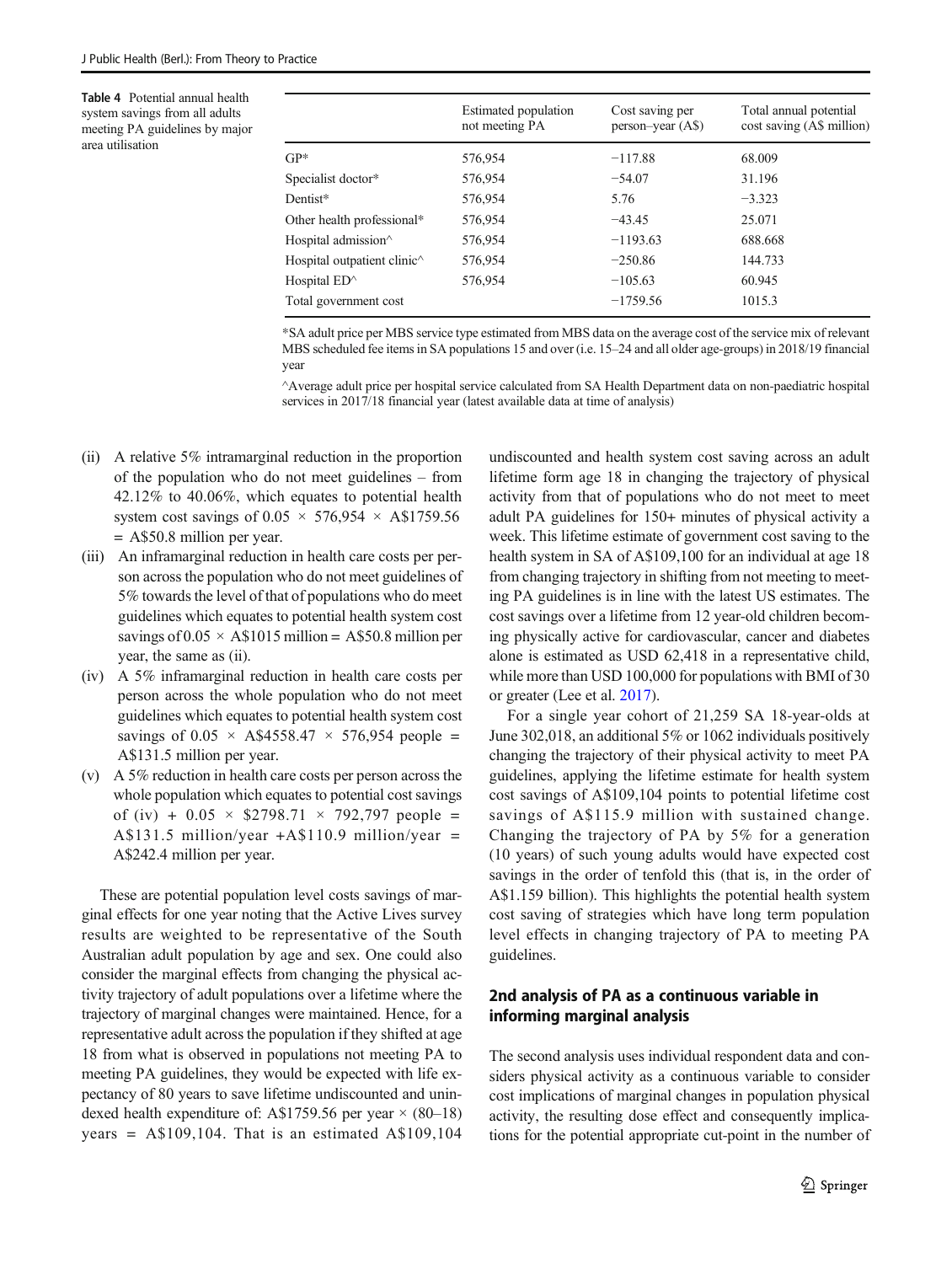minutes of physical activity per week for meeting vs not meeting guidelines. Using individual respondent data allows for modelling cost data using a gamma distribution to account for the positive skewing. The marginal changes in total health system cost with additional activity and 'dose effect' between minutes of physical activity and total cost is examined in Table 5.

Table 5 shows mean annual health system costs are highest at A\$5551 in the 601 individuals with 0–29 min of PA per week, consistently reduce in populations with each hour of additional physical activity up to 209 min (A\$2390 in 213 individuals), while beyond that show no consistent pattern. Notably, marginal increases in mean health expenditure are observed for populations with 210–329 min in comparison with those from 150 to 209 min. This marginal analysis of health system cost savings evidence per person might be considered as economic support for a threshold between 150 and 209 min. However, in interpreting the health cost implications from the choice of a threshold value, population level total health expenditure effects are a trade-off between the size of the reduction in mean cost per person and the number of people who could realize the reduction by moving from below to above any threshold. As the threshold increases the reduction in mean total cost diminishes, but the number of people who could realize that reduction increases, see Table [6.](#page-6-0)

The last column in Table [6](#page-6-0) is the number of respondents below the threshold multiplied by the reduction in mean total cost, and represents the total potential cost saving in the sample of 2986 people with health care use and cost data. Potential cost savings are maximised at 150 min per week, providing support for using 150 min physical activity per week as the threshold in maximizing potential population level health system cost savings. That is, comparing total health expenditure in the study population for all potential threshold up to

240 min, Table [6](#page-6-0) shows cost savings across the study sample would be maximised with a physical activity threshold of 150 min given a reduction in mean cost of A\$1760 per respondent across 1284 respondents maximises potential for health system cost savings at A\$2.26 million in the study sample.

These estimates from the second analysis, as with the first analysis, assume that in estimating potential for A\$ cost savings across populations annually there are no exogenous confounding effect on cost savings associated with potential differences between those who meet and do not meet guidelines. Potential for confounding (age, sex, socio-economic status) are adjusted in the 3rd set of analyses.

# 3rd analysis of individual level effects under uncertainty with covariate adjustment

For the 3rd and most robust analysis, as in the first two analyses, the outcome of interest is total annual health care cost and the predictor variable of interest is the level of physical activity per week. To enable robust interpretation of this relationship, other variables collected by the Active Lives study, 'ancillary variables' in Table [7](#page-6-0), were examined as possible confounders in Table [8](#page-7-0) partially and Table [9](#page-7-0) jointly, while all variables were also considered, but no significant evidence was found, for possible effect modification.

Hence, the third analysis in considering these variables both adjusts for possible confounders (age, sex, income and other potential socio-economic status measures) in estimating the reduction in total health care cost due to physical activity as well as the potential for effect modification. Potential confounders are appropriately jointly allowed for with multivariate regression analysis in Table [8](#page-7-0) to adjusts for exogenous

Table 5 Number of respondents (N) and mean total cost by level of activity; and mean difference between adjacent levels

| Minutes of<br>activity/week | N   | Mean<br>(AS) | Lower<br>limit (A <sub>5</sub> ) | Upper<br>limit (A <sub>s</sub> ) | Marginal mean<br>difference (A\$) | Lower<br>limit (A <sub>s</sub> ) | Upper<br>limit (A <sub>s</sub> ) |
|-----------------------------|-----|--------------|----------------------------------|----------------------------------|-----------------------------------|----------------------------------|----------------------------------|
| $0 - 29$                    | 601 | 5551         | 4880                             | 6222                             | $-1779$                           | $-2670$                          | $-887$                           |
| $30 - 89$                   | 363 | 3772         | 3186                             | 4359                             | $-181$                            | $-995$                           | 633                              |
| $90 - 149$                  | 320 | 3591         | 3012                             | 4170                             | $-1201$                           | $-1930$                          | $-473$                           |
| 150-209                     | 213 | 2390         | 1930                             | 2851                             | 464                               | $-303$                           | 1231                             |
| $210 - 269$                 | 171 | 2854         | 2241                             | 3468                             | 1392                              | 176                              | 2608                             |
| $270 - 329$                 | 141 | 4246         | 3208                             | 5284                             | $-1879$                           | $-3057$                          | $-700$                           |
| 330-389                     | 117 | 2367         | 1752                             | 2982                             | 973                               | $-92$                            | 2037                             |
| 390-449                     | 120 | 3340         | 2475                             | 4205                             | 411                               | $-1128$                          | 1950                             |
| 450-509                     | 76  | 3751         | 2495                             | 5007                             | $-2238$                           | $-3474$                          | $-1001$                          |
| 510-569                     | 83  | 1513         | 1068                             | 1959                             | 870                               | $-34$                            | 1775                             |
| 570-629                     | 68  | 2384         | 1600                             | 3168                             | 306                               | $-598$                           | 1210                             |
| $630+$                      | 713 | 2690         | 2392                             | 2988                             |                                   |                                  |                                  |

Ninety-five percent confidence intervals are given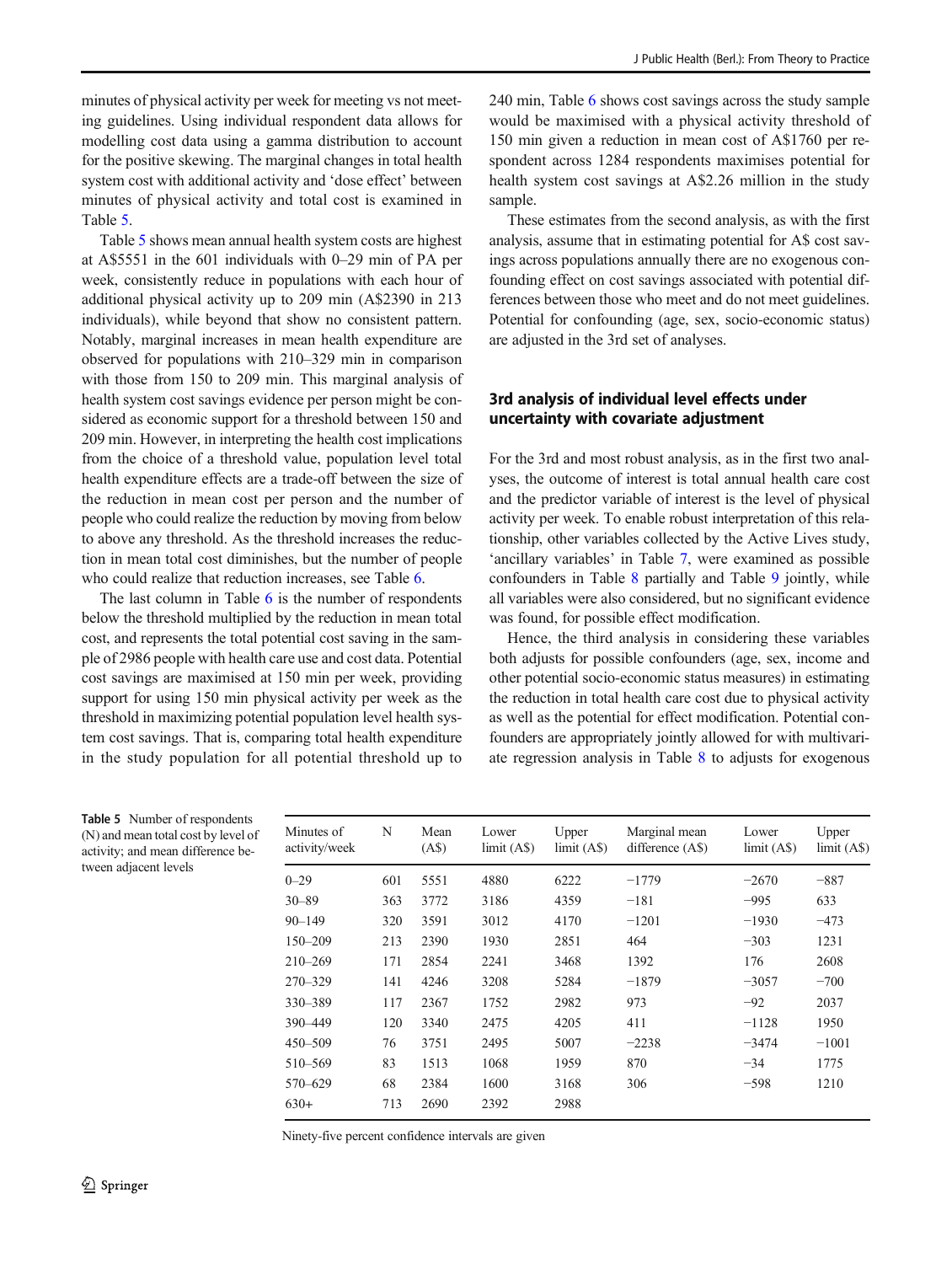<span id="page-6-0"></span>

|  | Table 6 Comparing population health system cost savings across potential PA guideline thresholds |  |  |  |  |
|--|--------------------------------------------------------------------------------------------------|--|--|--|--|
|--|--------------------------------------------------------------------------------------------------|--|--|--|--|

| Minutes of activity<br>per week | N            | Mean cost<br>per person<br>A\$ | Lower limit  | Upper limit  | Mean difference | Lower limit | Upper limit | Potential annual<br>saving** study<br>population (A\$ millions) |
|---------------------------------|--------------|--------------------------------|--------------|--------------|-----------------|-------------|-------------|-----------------------------------------------------------------|
| $0 - 29$                        | 601          | 5551                           | 4890         | 6213         | $-2497$         | $-3184$     | $-1811$     | $-1.50$                                                         |
| 30 or more                      | 2385         | 3054                           | 2871         | 3236         |                 |             |             |                                                                 |
| $0 - 59$<br>60 or more          | 775<br>2211  | 5229<br>2970                   | 4680<br>2786 | 5777<br>3155 | $-2258$         | $-2837$     | $-1680$     | $-1.75$                                                         |
| $0 - 89$<br>90 or more          | 964<br>2022  | 4881<br>2925                   | 4422<br>2735 | 5341<br>3115 | $-1957$         | $-2454$     | $-1460$     | $-1.89$                                                         |
| $0 - 119$<br>120 or more        | 1079<br>1907 | 4725<br>2895                   | 4304<br>2701 | 5145<br>3089 | $-1829$         | $-2292$     | $-1366$     | $-1.97$                                                         |
| $0 - 149$<br>150 or more        | 1284<br>1702 | 4560<br>2799                   | 4188<br>2601 | 4932<br>2998 | $-1761$         | $-2182$     | $-1339$     | $-2.26$                                                         |
| $0 - 179$<br>180 or more        | 1372<br>1614 | 4412<br>2829                   | 4064<br>2623 | 4761<br>3035 | $-1584$         | $-1989$     | $-1179$     | $-2.17$                                                         |
| $0 - 209$<br>210 or more        | 1497<br>1489 | 4251<br>2858                   | 3929<br>2641 | 4573<br>3075 | $-1394$         | $-1782$     | $-1005$     | $-2.09$                                                         |
| $0 - 239$<br>240 or more        | 1579<br>1407 | 4178<br>2859                   | 3869<br>2636 | 4486<br>3083 | $-1319$         | $-1700$     | $-938$      | $-2.08$                                                         |

\*\*Number of respondents below the threshold *multiplied by* the mean difference, e.g. for '0–29' versus '30 or more': 601 x (−2497) = -1,500,697, i.e. potential yearly cost savings of A\$1.50 million in the study sample

population differences in estimating cost impacts of physical activity levels.

The bottom line is that after adjusting for sex, age and income as covariates health care costs are lower by \$1393 per person–year for those who meet PA guidelines. While overall this is \$367 lower than the \$1760 estimate without any adjustment, partial analysis shows that income then age and sex had the greatest attribution in leading to this combined reduction.

The estimates in Table [8](#page-7-0) include the data from all respondents, allowing for the impact of high-cost respondents, where four individuals had costs greater than A\$75,000, three of whom were in the population who did not meet the guidelines.

Nevertheless, to allow the most robust analysis as well as a conservative base case analysis, the cost estimates in the population who do not meet guidelines and more importantly the potential incremental cost saving expected from shifting populations from those who do not meet guidelines to those who do can be significantly improved in terms of stability with removal of the four individuals with costs greater than A\$75,000. Table [9](#page-7-0) is the same as Table [8,](#page-7-0) with the four respondents with total costs greater than A\$75,000 removed. The presence of these high cost respondents skew the distribution and raise concerns regarding the reliability of the 95% confidence intervals.

| Variable                            | Possible confounder | Possible effect modifier |
|-------------------------------------|---------------------|--------------------------|
| <b>Sex</b>                          | X                   | X                        |
| Age                                 | X                   | X                        |
| Income                              | X                   | X                        |
| Marital status                      | X                   | X                        |
| Education                           | X                   | X                        |
| Work status                         | X                   | X                        |
| Home ownership                      | X                   | X                        |
| General health                      |                     | X                        |
| Ability to be physically active     |                     | X                        |
| Opportunity to be physically active | X                   |                          |
| Disabled                            | Χ                   |                          |

Table 7 Active Lives ancillary variables and adjustment for confounding and effect modification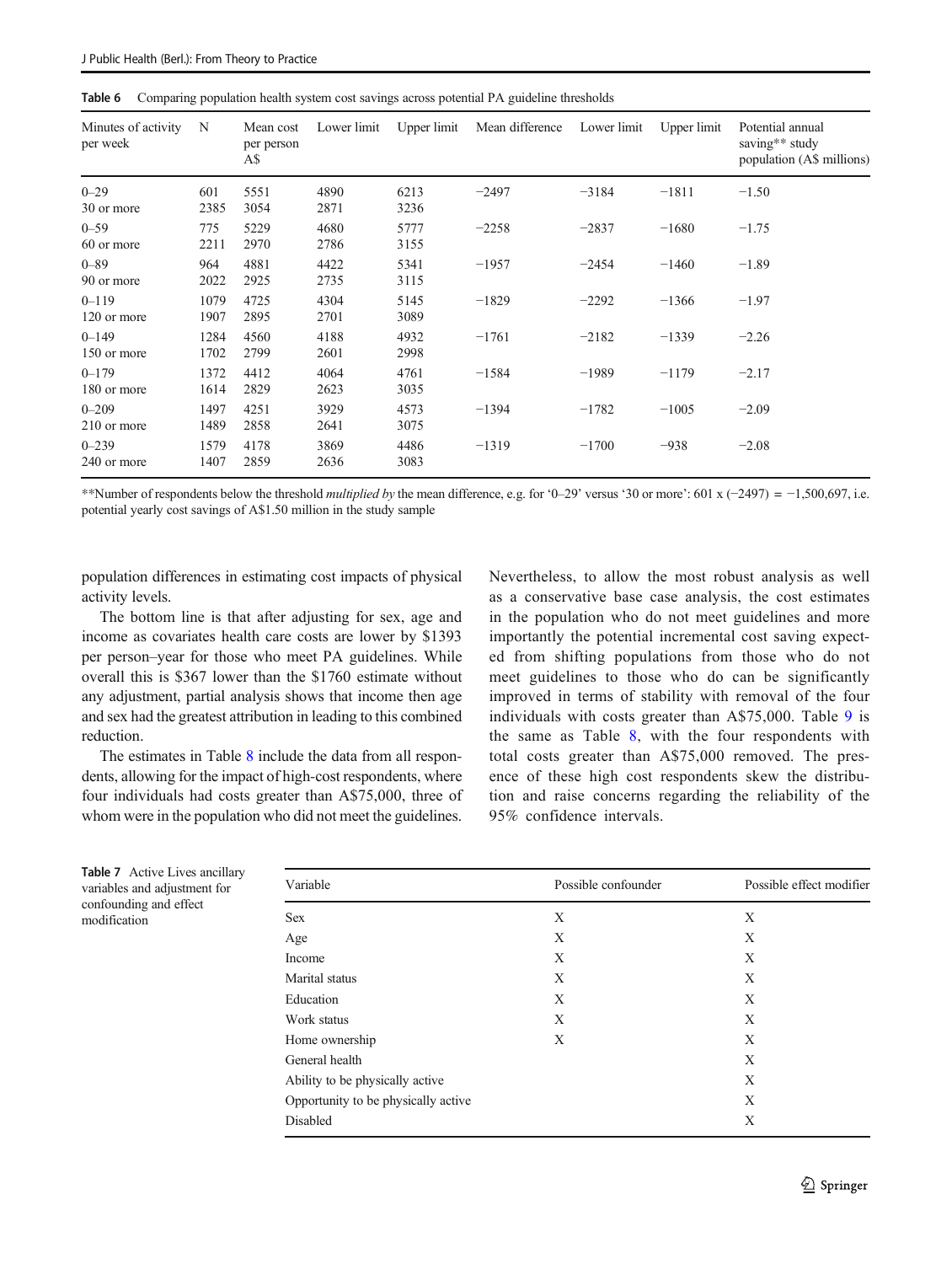<span id="page-7-0"></span>Table 8 Mean difference (≥150 minus <150 min/week) in total cost, with 95% confidence limits

|                                  | Mean (A\$) | Lower limit (A\$) | Upper $limit (As)$ |
|----------------------------------|------------|-------------------|--------------------|
| No adjustment                    | $-1760$    | $-2182$           | $-1339$            |
| Adjusted for sex                 | $-1748$    | $-2171$           | $-1326$            |
| Adjusted for age                 | $-1666$    | $-2085$           | $-1247$            |
| Adjusted for income              | $-1572$    | $-2037$           | $-1107$            |
| Adjusted for sex and age         | $-1624$    | $-2045$           | $-1202$            |
| Adjusted for sex and income      | $-1569$    | $-2035$           | $-1104$            |
| Adjusted for age and income      | $-1429$    | $-1891$           | $-968$             |
| Adjusted for sex, age and income | $-1393$    | $-1857$           | $-928$             |

This table is derived from the data from all respondents,  $N = 2986$ 

Removing the four high-cost respondents from the sample, the incremental cost difference with covariate adjustment for sex, age and income between populations meeting and not meeting guidelines reduces by A\$272 per person–year from A\$1393 per person–year to A\$1121 (95% CI A\$704, A\$1538). For analyses where the four high-cost responders were removed, this also represents a A\$352 reduction compared to the unadjusted analysis, where incremental costs were estimated as A\$1473 per person–year. Although removing the high cost respondents lowers the reduction in health care cost due to physical activity, the width of the confidence intervals remains mostly unchanged, demonstrating the robustness of the results.

The A\$1121 estimate, adjusting for sex, age and income and removing four high-cost respondents, provides the most conservative base case estimate of overall potential cost savings. Overall, while confounder adjustment alone reduces the incremental cost saving on average by 20.9% from A\$1760 to A\$1393 per person–year, this increases to a 36.3% reduction, or A\$1121 per person–year additionally allowing for a conservative robust base case analysis removing four high-cost respondents.

Table [10](#page-8-0) contains the population level impact if health promotion and whole of government strategies in support of PA guidelines enabled shifting SA adult populations who currently undertake 0–149 min of

physical activity to have physical activity reflecting that of populations who undertake 150+ minutes at a population level.

Hence, the confounder adjusted analysis with a conservative base case suggests if SA adult populations who currently undertake 0–149 min of physical activity shifted to having physical activity reflecting that of populations who undertake 150+ minutes then net government health expenditure annually in SA has potential to reduce by \$646 million annually. If high cost respondents are included, this increases to \$803 million annually.

In terms of more realistic intra (extra population) and/or infra (nudge strategies across whole population) marginal effects multivariate joint covariate adjusted analysis from individual person data suggests, with removal of high cost tails:

- (i) An absolute 5% intramarginal reduction in the proportion of the population who do not meet PA guidelines, i.e. from 42.12% to 37.12%, which equates to potential cost savings of 0.05/0.4212  $\times$  A\$646 million = A\$76.7 million per year.
- (ii) A relative 5% intramarginal reduction in the proportion of the population who do not meet guidelines – from 42.12% to 40.06%, which equates to potential health system cost savings of  $0.05 \times 576,954 \times$  A\$1121 = A\$32.3 million per year.

Table 9 Mean difference  $(≥150$ minus <150 min/week) in total cost, with 95% confidence limits with the four respondents whose total cost exceeded \$75,000 removed,  $N = 2982$ 

|                                  | Mean $(AS)$ | Lower limit (A\$) | Upper limit $(AS)$ |
|----------------------------------|-------------|-------------------|--------------------|
| No adjustment                    | $-1473$     | $-1863$           | $-1083$            |
| Adjusted for sex                 | $-1460$     | $-1852$           | $-1067$            |
| Adjusted for age                 | $-1434$     | $-1821$           | $-1046$            |
| Adjusted for income              | $-1144$     | $-1561$           | $-726$             |
| Adjusted for sex and age         | $-1407$     | $-1797$           | $-1017$            |
| Adjusted for sex and income      | $-1145$     | $-1564$           | $-727$             |
| Adjusted for age and income      | $-1129$     | $-15,434$         | $-714$             |
| Adjusted for sex, age and income | $-1121$     | $-1538$           | $-704$             |
|                                  |             |                   |                    |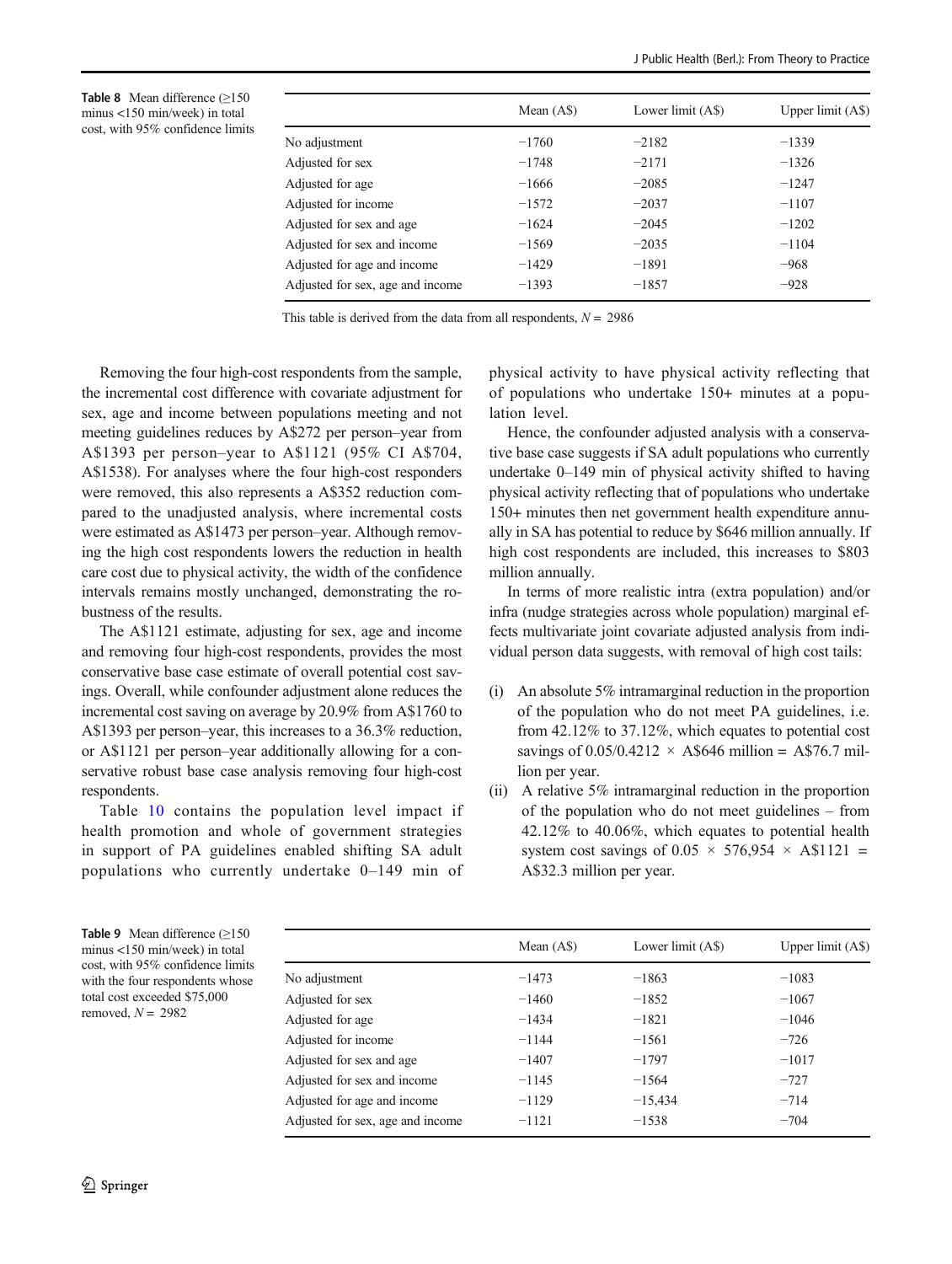<span id="page-8-0"></span>

| Table 10 Third analysis of<br>potential for health system cost | SA adult population estimate June 2018                                                                      | 1,369,751      |
|----------------------------------------------------------------|-------------------------------------------------------------------------------------------------------------|----------------|
| saving from adults meeting PA                                  | Survey population proportion not meeting guideline                                                          | 42.12%         |
| guidelines with covariate                                      | Estimated SA population not meeting guideline                                                               | 576,954        |
| adjustment                                                     | Lower health cost per adult meeting vs not meeting PA guideline excluding the four high cost<br>respondents | A\$1121        |
|                                                                | Potential annual lower net health care cost                                                                 | A\$646,765,434 |

(iii) A relative inframarginal reduction in health care costs per person across the population who do not meet guidelines of 5% towards the level of that of populations who do meet guidelines which equates to potential health system cost savings of  $0.05 \times$  A\$646 million = A\$32.3 million per year.

## Consistent covariate adjusted wellbeing analysis for joint cost and effect consideration

To enable robust health economic analysis costs and effects need to be jointly considered, and more generally robust decision making requires coverage and comparability principles in evaluating such joint consideration of costs and effects should be met. Mirroring multivariate age, sex and income adjusted covariate analysis of costs, consistent multivariate covariate adjustment should also be considered for the Active Lives South Australia study subjective wellbeing assessed as with UK Sports England annual survey questions for overall wellbeing and disaggregated components for:

- (i) Satisfied with life nowadays
- (ii) Things you do in life are worthwhile
- (iii) How happy did you feel yesterday
- (iv) How anxious did you feel yesterday

Table 11 shows that in each case odds ratios for good outcomes (scores of 7 to 10 on first 3 and 0–3 on fourth) on these subjective wellbeing measures statistically significantly improved with meeting guidelines with unadjusted or covariate adjusted analysis. Combining these to identify overall good wellbeing (scoring 7 to 10 on 1st 3 and 0–3 on 4th), the odds of scoring well for overall wellbeing also significantly improved. Overall covariate adjustment maintained both significant effects and their extent.

For overall wellbeing, both unadjusted and covariate adjusted analysis had highly significant ORs for populations meeting relative to not meeting PA guidelines of scoring highly for overall wellbeing. Indeed, combined age sex and income covariate adjusted ORs for overall wellbeing increased somewhat compared to unadjusted analysis (1.97 vs 1.82). The last column of Table 11 shows the extent of the odds ratio benefit is highly significant (<0.0001) regardless of what combination of age, sex and income factors are adjusted for. The significance of each variable adjusted for in covariate analysis is indicated in the first column where age and income are highly significant and should be adjusted for in each case, while addition of sex is shown to make no difference with three significant figures to the extent (1.97) or CI (1.64, 2.37) of covariate adjusted analysis. Similar patterns of significantly higher odds ratios for having good wellbeing outcomes in populations meeting vs not meeting PA guidelines and those odds ratios being maintained with covariate adjustment for age, sex and income were found for each of

| Table 11 Covariate adjusted      |  |  |  |  |  |
|----------------------------------|--|--|--|--|--|
| odds ratio overall wellbeing     |  |  |  |  |  |
| scored as being 'good' or not    |  |  |  |  |  |
| 'good' in populations meeting vs |  |  |  |  |  |
| not meeting physical activity    |  |  |  |  |  |
| guidelines $(\geq 150$ versus    |  |  |  |  |  |
| $<$ 150 min/week)                |  |  |  |  |  |

|                                                                                     | Odds ratio $(95\% \text{ C.I.})$ | $p$ value |
|-------------------------------------------------------------------------------------|----------------------------------|-----------|
| No adjustment                                                                       | 1.82(1.55, 2.13)                 | < 0.0001  |
| Adjusted for sex $(p = 0.400)^*$                                                    | 1.81(1.55, 2.12)                 | < 0.0001  |
| Adjusted for age ( $p < 0.0001$ )                                                   | 2.00(1.71, 2.35)                 | < 0.0001  |
| Adjusted for income $(p = 0.209)$                                                   | 1.89(1.57, 2.26)                 | < 0.0001  |
| Adjusted for sex ( $p = 0.914$ ) and age ( $p < 0.0001$ )                           | 2.00(1.70, 2.35)                 | < 0.0001  |
| Adjusted for sex ( $p = 0.191$ ) and income ( $p = 0.235$ )                         | 1.87(1.56, 2.25)                 | < 0.0001  |
| Adjusted for age ( $p < 0.0001$ ) and income ( $p < 0.0001$ )                       | 1.97(1.64, 2.37)                 | < 0.0001  |
| Adjusted for sex ( $p = 0.949$ ), age ( $p < 0.0001$ ), and income ( $p < 0.0001$ ) | 1.97(1.64, 2.37)                 | < 0.0001  |
|                                                                                     |                                  |           |

\*p values in the first column are for the association between the covariate and scoring 'good' for overall wellbeing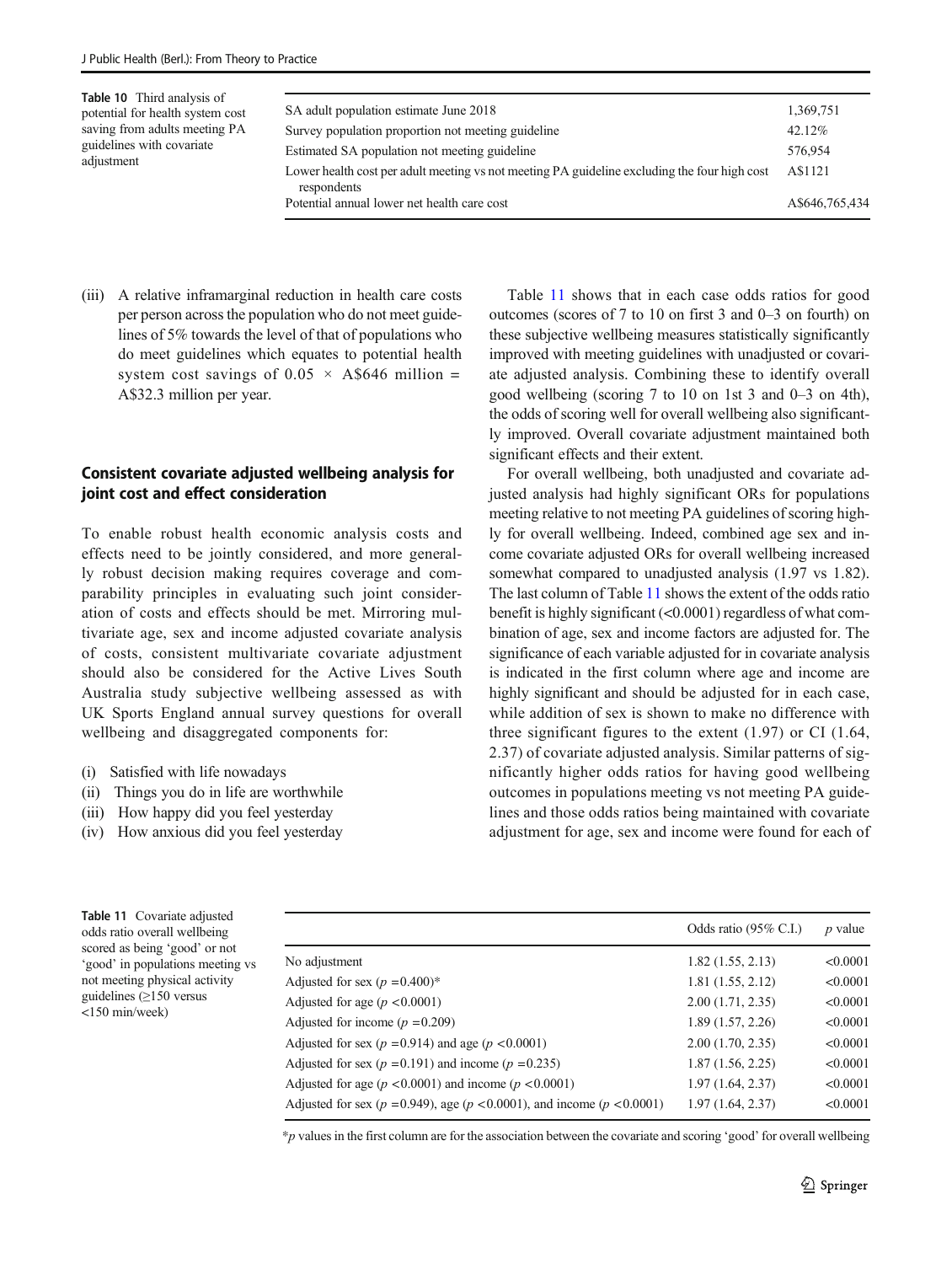the disaggregated components of wellbeing, summarised in Table 12.

The last column of Table 12 shows the extent of the odds ratio benefit is highly significant (0.0001 or less) with or without age, sex and income adjustment for each component. The significance of each variable adjusted for in covariate analysis is indicated in the first column where age and income are highly significant and should be adjusted for in each case while sex was also significant for 'how anxious did you feel' and 'things you do in life are worthwhile'.

These findings for overall wellbeing and across its decomposed components for the general maintaining of the significance and extent of subjective wellbeing benefits from meeting PA guidelines with age, sex and income covariate adjustment are consistent with that in main study with age, sex and SEIFA covariate adjustment (Active Lives South Australia [2019](#page-14-0)). Hence, more generally triangulation across these findings produce mutually supportive evidence of statistically and clinically significant wellbeing benefits from meeting PA guidelines whether unadjusted or with age, sex and income or age, sex and SEIFA covariate adjustment, which in turn provide evidence for and support findings of lower health care utilization and costs in meeting PA guidelines.

# **Discussion**

The Active Lives South Australia study and survey undertaken in April 2019 enabled comparison of self-reported measures in almost 3000 adults who meet or do not meet physical activity guidelines in undertaking 0–149 min or 150 min or more of physical activity per week. The main study estimated that 42.12% of the South Australian population do not currently meet physical activity guidelines and that adult populations relative to those not meeting guidelines had associated improved wellbeing, individual development, social connectedness and social capital. Trends were also found for adult populations meeting guidelines having lower probability of visits in the last year to GP, specialist doctor or other health professional or hospital inpatient admissions, outpatient clinic and emergency department visits, while higher probability of using dentists.

pt?>The health economic analyses presented in this paper aimed to extend the main study analysis to start to inform the need for active live health promotion policy initiatives through robustly estimating potential population level health system cost savings from shifting adult populations from not meeting PA guidelines to meeting guidelines. Findings to that end have been reported across increasingly robust and instructive analysis. The first analysis used individual data in estimating odds of services use, overall resource use and associated cost differences in dichotomous populations meeting and not meeting PA guidelines allowing for gamma distributions to fit skewed cost data while not adjusting for potential effects of differences in covariates between these populations. Interestingly, while odds, use and costs for hospital inpatient, outpatient and ED, specialist doctor and GP use were all significantly lower in populations meeting PA guidelines, odds of using dentists were higher, alongside non-significant trends for higher net dental use and costs. The higher proportion of population using dental services in the population meeting PA guidelines were mitigated in estimating total dental costs per person–year by their lower average use per person in those using dental services (see Tables [1](#page-2-0) and [2](#page-3-0)), consistent with those who meet PA guidelines engaging in more preventative activities generally. That is, populations meeting PA guidelines proportionately having higher preventive utilisation of dental services while not higher acute dental services. Nevertheless, further research and particularly research on the breakdown of type of dental, and perhaps also GP service use by preventative vs acute services would be required to establish evidence for that or other potential explanations.

Table 12 Covariate adjusted odds ratios for subjective wellbeing components in populations meeting vs not meeting physical activity guidelines (≥150 versus <150 min/week)

|                                                                                          | Odds ratio $(95\% \text{ C.I.})$ | <i>p</i> value |
|------------------------------------------------------------------------------------------|----------------------------------|----------------|
| Score 7+ 'Satisfied with life nowadays' no adjust                                        | 3.00(2.51, 3.59)                 | < 0.0001       |
| Adjusted for sex ( $p = 0.850$ ), age ( $p < 0.0001$ ),                                  | 3.04(2.47, 3.74)                 | < 0.0001       |
| and income ( $p < 0.0001$ )<br>Score 7+ 'Things you do in life are worthwhile' no adjust | 2.31(1.89, 2.83)                 | < 0.0001       |
| Adjusted for sex ( $p = 0.0039$ ), age ( $p < 0.0001$ ),                                 | 2.35(1.86, 2.98)                 | < 0.0001       |
| and income ( $p < 0.0001$ )<br>Score 7+ 'How happy did you feel' no adjust               | 2.21(1.86, 2.62)                 | < 0.0001       |
| Adjusted for sex ( $p = 0.863$ ), age ( $p < 0.0001$ ), and income ( $p < 0.0001$ )      | 2.40(1.97, 2.93)                 | < 0.0001       |
| Score $0-3$ 'How anxious did you feel?' no adjust                                        | 1.45(1.25, 1.69)                 | < 0.0001       |
| Adjusted for sex ( $p = 0.014$ ), age ( $p < 0.0001$ ), and income ( $p = 0.009$ )       | 1.42(1.19, 1.69)                 | < 0.0001       |

\*p-values in the first column are for the association between the covariate and scoring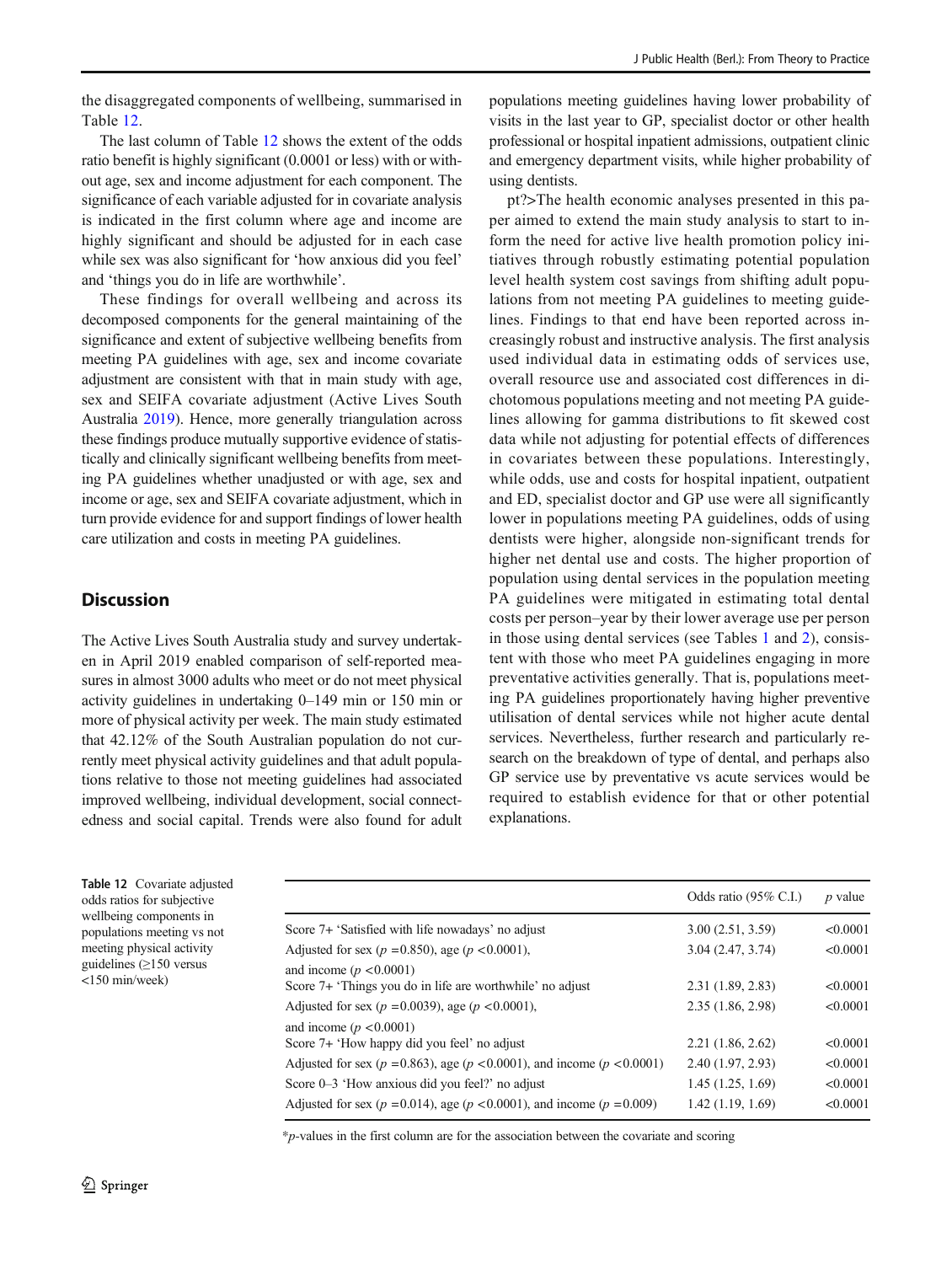The second set of analyses considered marginal rather than dichotomous consideration of physical activity levels to consider whether the physical activity guideline threshold of 150 min per week is supported by potential health care cost savings and more generally estimating marginal effects across levels of PA per week. This second analysis established health economic support for current adult physical activity guidelines of 150 min per week with the greatest population cost saving potential from meeting guidelines at that threshold level from 30 min intervals considered (see Table [6\)](#page-6-0). The third and most robust analysis uses individual data to estimate cost differences under uncertainty in comparisons between populations meeting and not meeting guidelines while undertaking multivariate adjustment for potential covariates. Intra and inframarginal population impacts of strategies across populations and sensitivity analysis to consider the impacts of removing high cost respondents (greater than A\$75000) to allow robust modelling of a conservative estimate of cost savings were also undertaken. Results comparing covariate adjusted and unadjusted analysis of potential cost savings and marginal population impacts as well as sensitivity analysis removing impacts in tails for high cost respondents are summarised in Table 13.

Comparison between results from these increasingly robust levels of analysis and sensitivity analysis in Table 13 is instructive in seeing

- (i) The impact of allowing for covariate adjustment and;
- (ii) The impact of removing high cost respondents in comparison between sensitivity and base case analyses.

Overall, allowing for covariate adjustment mitigated somewhat the findings of potential for health system cost savings in meeting vs not meeting PA guidelines for individuals, at a population level and in terms of potential for cost savings with more 5% marginal effects without adjustment and to about the same extent as undertaking conservative base case analysis

with removal of high cost respondents. Nevertheless, for the most robust 3rd analysis with covariate adjustment, even under the most conservative model with high-cost respondents removed, the potential annual cost saving remains more than A\$1000 per adult (A\$1121) from meeting vs not meeting PA guidelines and A\$646 million annually if the whole population were shifted. The potential cost saving to the SA health system from more achievable 5% marginal shifts with health promotion strategies in the population under this conservative assumption ignoring high-cost respondents remain more than A\$30 million annually.

More generally advantages of analysing individual-level data arise:

- (i) In the second analysis in providing evidence in support of using 150 min per week as the threshold;
- (ii) In the first and third analyses enabling removal of high cost outliers to undertake conservative sensitivity analysis;
- (iii) In the third analysis adjusting the estimates of health care cost saving in meeting the threshold for the confounders of sex, age and socio-economic status; and
- (iv) Analysis of potential effect modification providing evidence that there is no easily identifiable sub-group that would benefit most from meeting the threshold, or equivalently all populations benefit from meeting the PA guidelines.

#### Study potential strengths and weaknesses

#### Causality considerations

The results of analysis of costs and effects in this study have been based on associations between levels of PA or meeting vs not meeting PA guidelines and health use, cost and wellbeing measures observed in cross-sectional analysis, and

Table 13 Summary of individual and population level potential annual A\$ health care cost savings if strategies shift populations from not meeting to meeting PA guidelines

|                                       |                                | Per adult | Whole population level* | Marginal shift               |                            |
|---------------------------------------|--------------------------------|-----------|-------------------------|------------------------------|----------------------------|
|                                       |                                |           |                         | Absolute $5\%$<br>population | 5% of those not<br>meeting |
| No covariate adjustment               |                                | A\$       | A\$ million             | A\$ million                  | A\$ million                |
| 1st analysis (individual, continuous) | High cost respondents included | 1760      | 1015                    | 120.5                        | 50.8                       |
| Conservative                          | High cost respondents removed  | 1473      | 850                     | 100.9                        | 42.9                       |
| Covariate adjustment                  |                                | \$        | \$ million              | \$ million                   | \$ million                 |
| 3rd analysis (individual, continuous) | High cost respondents included | 1393      | 804                     | 95.4                         | 40.2                       |
| 3rd analysis (individual, continuous) | High cost respondents removed  | 1121      | 647                     | 76.8                         | 32.3                       |

\*42.12% of adult population not meeting guidelines or 576,954 of SA adult population of 1,369,751 at June 2018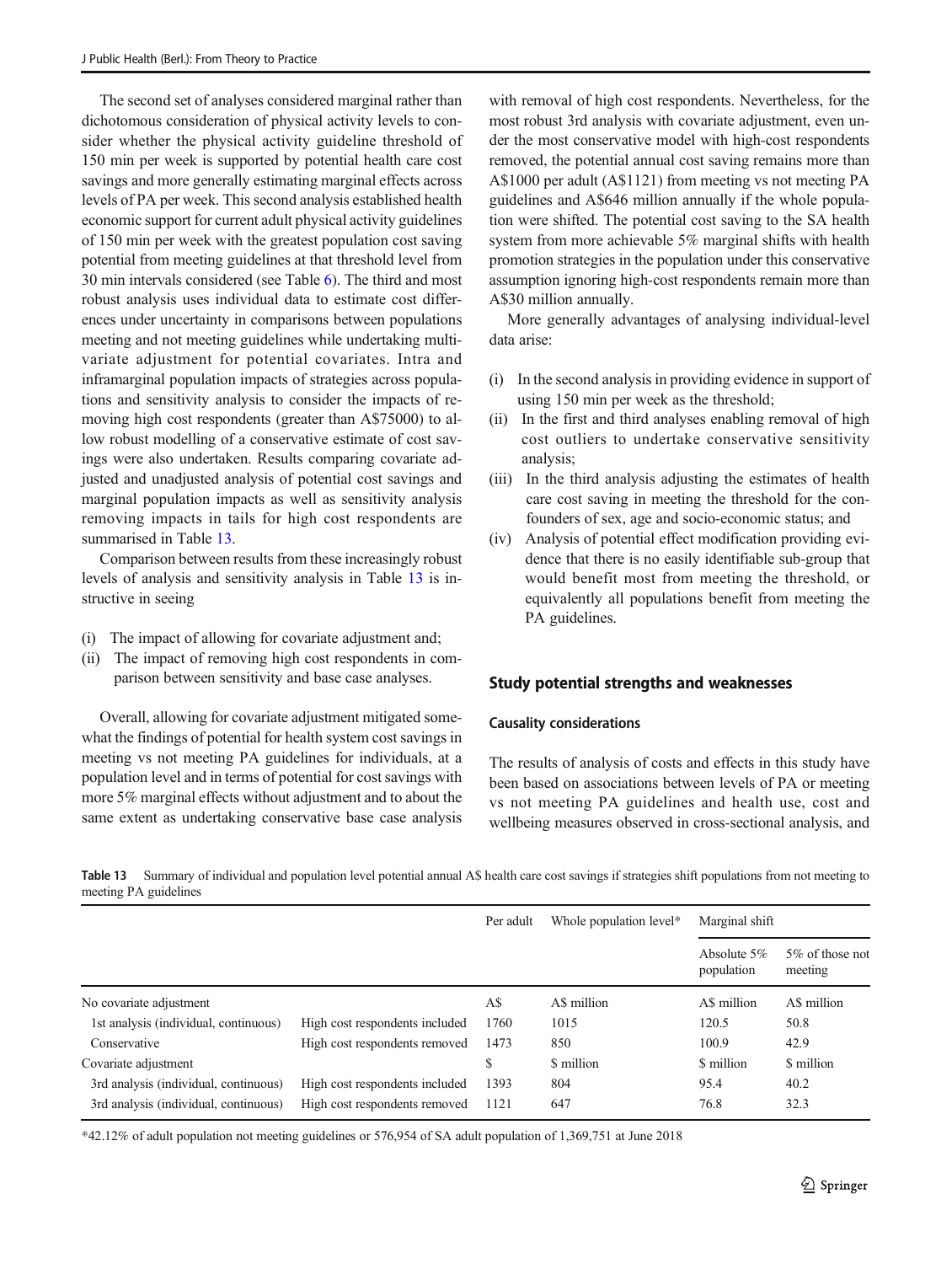with multivariate covariate adjustment in the most robust sets of analysis. Nevertheless, whether covariate adjusted differences in health expenditure and effects observed crosssectionally across populations represent what could be expected if strategies change PA behaviours, and meeting of guidelines over time naturally also needs consideration of causality and its direction. Considering the potential for reverse causality (improved wellbeing leads to meeting PA guidelines) or potential for health related (e.g chronic disease) explanations where chronic disease health improvement leads longitudinally to change in behaviour in meeting PA guidelines, it is important to note that analysis, while cross-sectional, found:

- 1. Covariate adjustment only marginally mitigated significant levels of cost saving and maintained (or slightly increased) significant wellbeing effects;
- 2. No effect modification on cost savings from meeting vs not meting guidelines was evident for health-related variables and in particular general health, ability of opportunity to be physically active or disability variables, with such lack of effect modification providing cross sectional evidence that do not support changes in those variables explaining cost saving in longitudinal analysis.

Furthermore, recent literature provides broader supportive evidence of positive health effects from meeting guidelines in review of both:

- 3. Physical activity evidence alone underlying adult integrated movement guidelines (Ross et al. [2020](#page-15-0)) in meeting versus not meeting physical activity guidelines (18 to 64 and 65 and older with 150 min of moderate to vigorous PA per week and resistance bone/muscle strengthening twice week and including some balancing exercises or activities); and
- 4. Meeting 24-h integrated movement guidelines (joint PA, sedentary – less than 8 h of screen-time and sleep behaviours –  $7-9$  h for 18–64 years and  $7-8$  h for over 65 populations) in evidence review underlying adult integrated movement guidelines (Ross et al. [2020\)](#page-15-0).

In relation to 3 and 4, evidence review from 24-h integrated movement guidelines (IMGs) for adults (Ross et al. [2020\)](#page-15-0) indicate meeting 150 min of moderate to vigorous PA as part of IMGs was associated with better all-cause mortality, adiposity and cardiometabolic biomarkers and overall health generally.

More generally, compositionally '24-h movement behavior composition was associated with all-cause mortality, adiposity, and cardiometabolic biomarkers.' Triangulating associations across the evidence base for all health behaviours and outcomes, Ross et al. ([2020](#page-15-0)) review evidence found that 'health would improve if time was reallocated into moderate

to vigorous physical activity (MVPA) or if time were taken out of sedentary behaviour and reallocated into sleep or light PA. Health would worsen if time was taken out of MVPA, irrespective of what other movement behaviour MVPA was reallocated out of, or into.' Further, Ross et al. [\(2020\)](#page-15-0) note 'These findings support the notion that the intensity of movement across the entire 24-h day matters and that recommendations for sleep, sedentary, and physical activity can be combined into a single public health guideline' and that 'Following these Guidelines may be challenging at times; progressing towards any of the Guideline targets will result in some health benefits.'

## Key need for future longitudinal research across integrated movement behaviours

24-h integrated movement guidelines in combining and appropriately jointly considering the interrelated nature of time spent in physical activity, sedentary behaviour and sleep across any 24-h period come closest of current public health measures to overcome the perils of partialisation in representing lifestyle and key habit forming behaviours. To best model or estimate health effects of strategies in any given population of shifting the composition of movement behaviours is best undertaken with compositional isotemporal substitution methods (Dumuid et al. [2018\)](#page-14-0). These methods can be used to model the effects of interventions, or to design interventions to optimise outcomes, for example, by nudging participants to make optimal reallocation decisions across time constrained joint integrated movement and lifestyle behaviours. Many of the limitations of previously partialized or siloed consideration of individual behaviours in either not considering unintended consequences of just focusing on one behaviour or failing to account for double or multiple counting of benefits from related time constrained lifestyle behaviours are overcome with their joint consideration with 24-h integrated movement behaviours and their composition (PA, sleep and sedentary time) and the multiple health effects that they can influence. Naturally, such longitudinal research on IM behaviour change is supported as valuable in conclusively answering and put to bed the potential for reverse causality explaining wellbeing and cost benefits from meeting PA and IM guidelines.

These benefits of such research are further reinforced by the coverage and continuity of integrated movement guidelines across the life-course from early childhood in children under 5 (Tremblay et al. [2017](#page-16-0); Okely et al. [2017](#page-15-0); World Health Organisation [2019\)](#page-16-0), children and youth from 5 to under 18 (Tremblay et al. [2016\)](#page-15-0), as well as most recently adults 18 to under 65 and 65 and older (Ross et al. [2020\)](#page-15-0). The combined evidence of health benefits from meeting 24-h integrated movement guidelines in improving health generally and all-cause mortality, adiposity and cardiometabolic biomarkers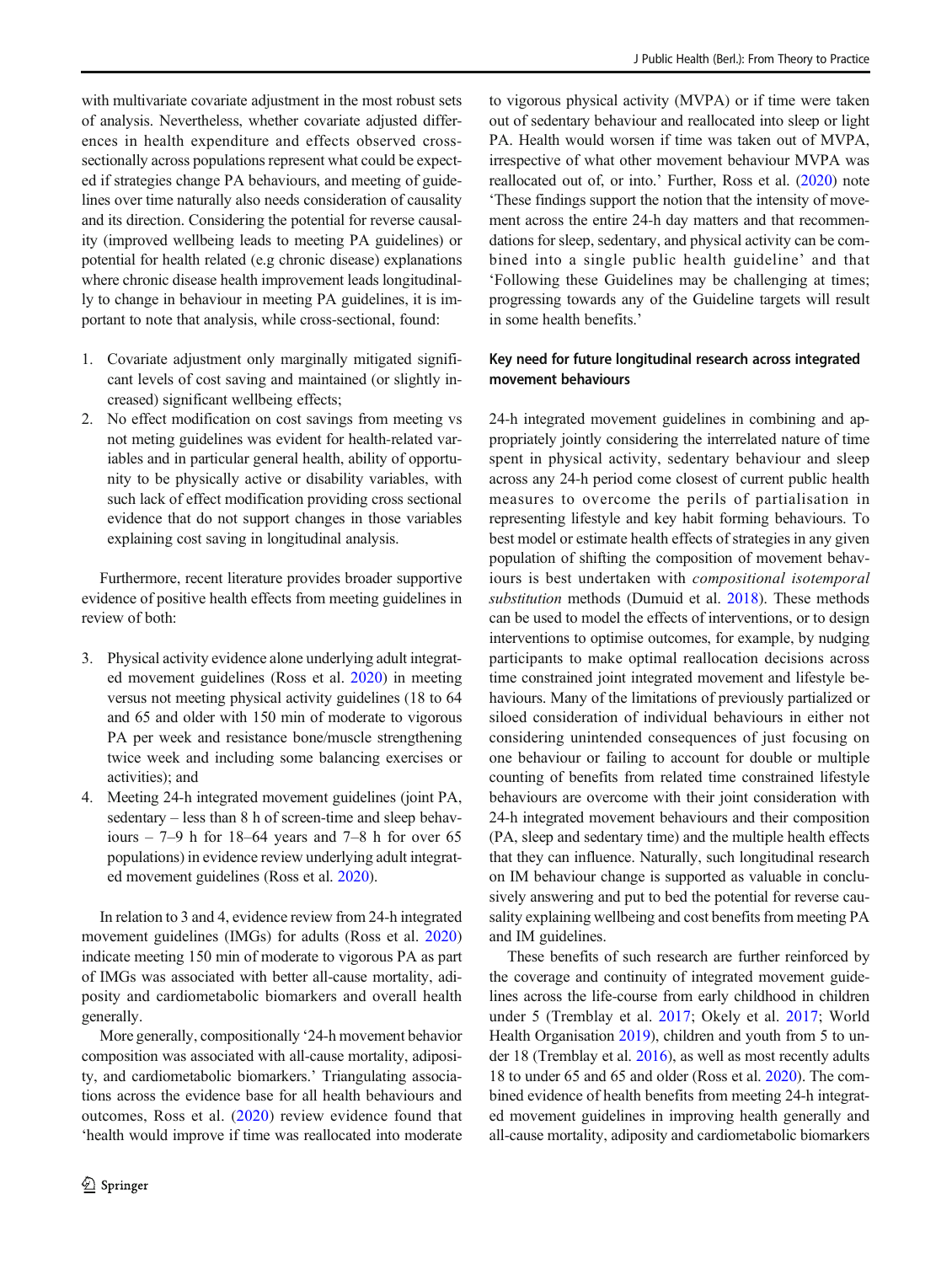in particular across the life-course in reviews underlying these guidelines starts to clarify the potential of community-based health promotion strategies in support of integrated movement guidelines and associated behaviour compositions.

Our study results for reduced health care utilisation and costs in meeting PA guidelines in adult populations broadly support wellbeing and health effects promoted with the adult IMGs and their evidence review (Ross et al. [2020\)](#page-15-0). Nevertheless, evidence of health system resource use and cost benefits from meeting PA guidelines associated with improvement in wellbeing in this study, such as evidence in IMG reviews of health benefits, point to need for longitudinal research to confirm potential cost savings where health promotion strategies improve PA and integrated movement behaviours. For example, environmental and whole of government strategies with walking and bike paths and linking public transport to use of community spaces (e.g. libraries, piazzas, national parks, community gardens, public swimming pools, beaches, etc.) where they have community ownership can be expected to support meeting of integrated movement guidelines and behaviours more generally across the life-course. That is, with community ownership they would be expected to benefit active and successful ageing of adult populations in the community in improving their 24-h integrated movement behaviours and their associated all-cause mortality, adiposity and cardiometabolic biomarkers, but also active and successful development and habit forming in early childhood and youth populations and their lifetime integrated movement behaviour trajectories and associated all-cause mortality, adiposity and cardiometabolic biomarkers. Importantly, this health economic analysis of the Active Lives South Australia study, alongside improved wellbeing, meeting physical activity guidelines alone is associated with significantly lower health care costs in adult populations. Indeed, meeting versus not meeting PA guidelines alone (150+ vs less than 150 min of PA per week) has been estimated to have A\$1393 lower costs after jointly adjusting for age, sex and income covariates pointing to potential for health system cost savings where strategies can shift community behaviours.

## Policy implications – critical need for effective health promotion of active communities

In general, the extent to which potential long term health system cost savings at a population level from meeting PA guidelines are expected to arise in practice depends on the effectiveness, community ownership and associated population multiplier effects of community health promotion strategies (Eckermann et al. [2014;](#page-15-0) Eckermann and McCaffrey [2017](#page-15-0); Hawe and Ghali [2008](#page-15-0), Hawe et al. [2009;](#page-15-0) Shiell and Hawe [1996,](#page-15-0) Shiell et al. [2008,](#page-15-0) Shiell and Jackson [2018;](#page-15-0) Rychetnik et al. [2002;](#page-15-0) Zaza et al. [2005](#page-16-0)). It is important to recognise that effective health promotion strategies and multiplier effects are

associated with positive community network effects, social connections and social capital formation. Health promotion programs that in the long-term increase community connectedness and build social capital are key to the effectiveness of health promotion programs. In that respect the Active Lives South Australia study has shown significant positive relationships in populations meeting PA guidelines with higher levels of social capital and community connectedness. Hence, strategies that improve population compliance with PA and integrated movement guidelines apriori are also expected to contribute towards social capital formation and positive multiplier effects.

In ageing adult populations health promotion strategies that have been effective in promotion of active lives in communities and populations internationally are whole of government strategies for Age and Dementia friendly communities. Such strategies include age and dementia friendly transport systems, taxi drivers, shops, walking paths, community gardens and more generally amenity to and community programs in support of use of public spaces such as libraries and parks (Eckermann [2017](#page-14-0) Chap 12; Eckermann et al. [2019](#page-15-0)). Activities in public places should also consider cultural appropriateness for any given community setting with, for example, socially and culturally appropriate activities in different community settings such as tai chi, boules (lawn bowls, bocce or petanque), salsa dancing, community gardening or community food gathering and foraging, communal eating clubs or more generally cooking and/or eating together. Such environmental design strategies could also involve supporting carer and living arrangements of ageing populations in the community with flexible housing and more generally modified homes and communal living arrangements such as co-housing, granny flats, laneway housing, naturally occurring retirement communities and virtual retirement villages (Newton [2015\)](#page-15-0). In each case, as with design of dementia friendly age care such strategies, while having potential benefits for populations in being active and meeting physical activity and integrated movement guidelines, they do not necessarily incur any net additional cost and indeed can reduce costs. That is, where they are effective in enabling more active healthier populations with community ownership, the potential arises for such strategies to be inexpensive relative to health care cost savings.

In over 65 populations even greater potential cost savings arise from avoiding age care costs (Kalache [2013](#page-15-0); Eckermann [2017](#page-14-0) Chap 12; Eckermann et al. [2019](#page-15-0)). In that respect, it should be noted that the direct health and residential care costs of people living with dementia in South Australian residential aged care are estimated to be A\$88,000 per resident per year, while A\$12,962 less with clustered residential versus larger institutional style care after adjusting for resident- and facilityrelated factors (Dyer et al. [2018;](#page-14-0) Gnanamanickam et al. [2018\)](#page-15-0). Importantly in undertaking reform of age and health care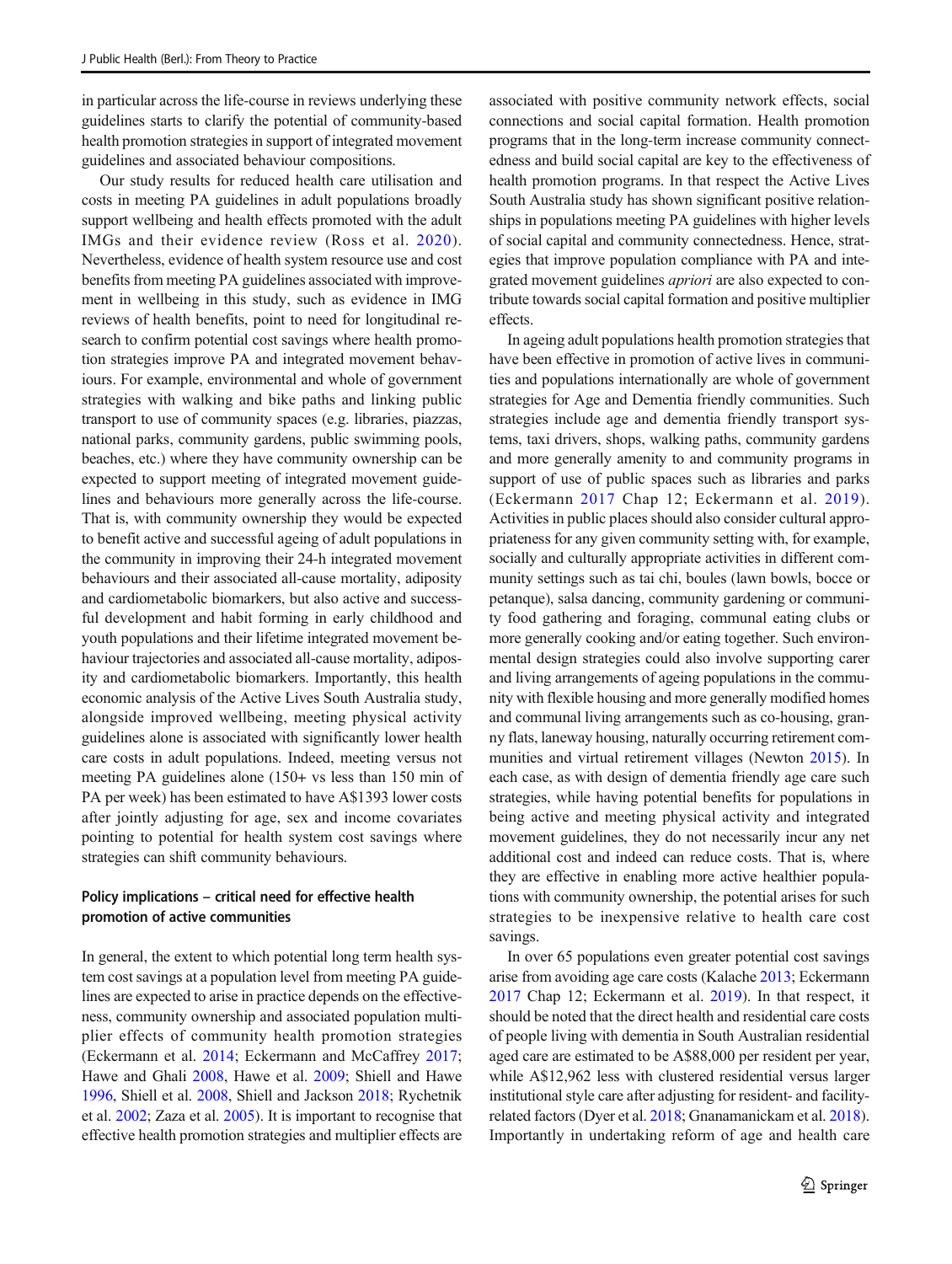environments towards budget constrained successful ageing these clustered, domestic scale models of residential aged care have also been shown to have significantly higher quality of life for residents than institutional aged care (EQ-5D-5L score greater by 0.107,  $p = 0.008$ ), while significantly reducing psychotropic medication ( $OR = 0.24$ ) and all medication use ( $OR = 0.48$ ) as well as hospitalisations and emergency department presentations and costs (Harrison et al. [2018a](#page-15-0), [b](#page-15-0); Dyer et al. [2018](#page-14-0)).

More generally, as the WHO age friendly cities guidelines (World Health Organisation [2007](#page-16-0)) and Alzheimer's Disease International [\(2016\)](#page-14-0) dementia friendly guidelines highlight and Alexandre Kalache emphasised in his case study and recommendations for South Australia, facing the challenge of baby boomer ageing there is an imperative to invest in age friendly communities to support successful ageing of baby boomer populations and reduce health and age care costs. In the absence of physically, mentally and socially active baby boomer populations South Australia, Australia and indeed the World more generally will face burgeoning health and aged care costs while not meeting baby boomer preferences for active successful ageing, what Kalache [\(2013\)](#page-15-0) coined 'Gerentolescence' – the adolescence of old age.

Reforms in caring for aging populations, including those with dementia, are increasingly being called for internationally in the context of a threefold increase in numbers associated with ageing of baby boomers projected from 2010 to 2050 (World Health Organisation and Alzheimer's Disease International [2012;](#page-16-0) World Health Organisation [2015](#page-16-0); Alzheimer's Disease International [2016;](#page-14-0) Eckermann [2017,](#page-14-0) Chap 12; Eckermann et al. [2019\)](#page-15-0). What has emerged as clear in addressing this challenge within budget constraints is the importance of environmental and whole of governments solutions and the right policy balance of community and care based environmental strategies to enable budget constrained successful ageing across health and aged care systems (World Health Organisation [2002](#page-16-0), [2007](#page-16-0), [2017;](#page-16-0) Davis et al. [2009](#page-14-0); Kalache [2013](#page-15-0); Eckermann [2017,](#page-14-0) Chap 12; Phillipson et al. [2018;](#page-15-0) Eckermann et al. [2019](#page-15-0)). In practice, supporting low cost whole of government approaches and avoiding high cost of health and aged care through the creation of age and dementia friendly communities is the most effective and efficient strategy.

Australia, as with other developed countries, has suffered from a chronic underfunding of community health promotion (Jackson and Shiell [2017](#page-15-0)). We have also failed to capitalise on the potential for the built environment to promote opportunities for our older populations to enable active ageing (World Health Organisation [2015](#page-16-0)). All of these point to a primary need for whole of government health and age care strategies and regulatory reform in creating age and dementia friendly environments to jointly address health and age care needs in research and practice (Eckermann [2017,](#page-14-0) Chap 12; Eckermann et al. [2019](#page-15-0)).

Furthermore, such environmental and whole of government strategies for age and dementia friendly communities are more generally supportive of social connections and social capital active communities across the lifecycle. In early childhood (Okely et al. [2017](#page-15-0)), youth (Tremblay et al. [2016\)](#page-15-0) and adult 18–64 and 65 and older populations (Ross et al. [2020](#page-15-0)) the same environmental and whole of government policies are key to supporting 24-h integrated movement behaviours (joint physical activity, sedentary behaviour and sleep). These are in turn the best public health indicators for positive habits and lifestyle behaviours from early years across the life cycle. Child populations meeting IMGs are associated with better body composition, cardiorespiratory and musculoskeletal fitness, cardiovascular and metabolic health, academic achievement and cognition, mental health and quality of life, emotional regulation, and pro-social behaviours in childhood and across the life cycle (Dumuid et al. [2018](#page-14-0); Okely et al. [2017;](#page-15-0) Tremblay et al. [2016](#page-15-0); Katzmarzyk et al. [2013;](#page-15-0) Walsh et al. [2018;](#page-16-0) Saunders et al. [2016](#page-15-0); Roman-Viñas et al. [2016\)](#page-15-0). An evidence review of the IMG for Adult populations (Ross et al. [2020\)](#page-15-0) similarly found meeting 150 min of moderate to vigorous PA per week was associated with better all-cause mortality, adiposity and cardiometabolic biomarkers particularly and overall health generally. While across IMB behaviours compositionally '24-h movement behaviour composition was associated with all-cause mortality, adiposity, and cardiometabolic biomarkers' (Ross et al. [2020\)](#page-15-0). Hence, creating environments and whole of government policies for active communities is more generally supportive of active lives in all adult as well as young and ageing populations. The importance of social connectedness and social capital formation in creating active communities and populations is also supported by evidence in the Active Lives survey and study itself. The Active Lives survey found consistent positive association between meeting PA guidelines (having 150+ versus 0–149 min of PA per week) and community connectedness, trust, identity, social capital formation, individual development, subjective health status and wellbeing (Active Lives South Australia [2019\)](#page-14-0).

## Conclusion

Health Economic analysis of the Active Lives South Australia study has shown adults meeting physical activity (PA) guidelines with 150 min or more of PA per week are associated with statistically significantly lower overall utilisation and costs of public health care use as well as improved overall wellbeing and was particularly evidence for acute care components (hospital admissions, outpatient and ED, clinical specialists). That was the case with and without jointly adjusting in multivariate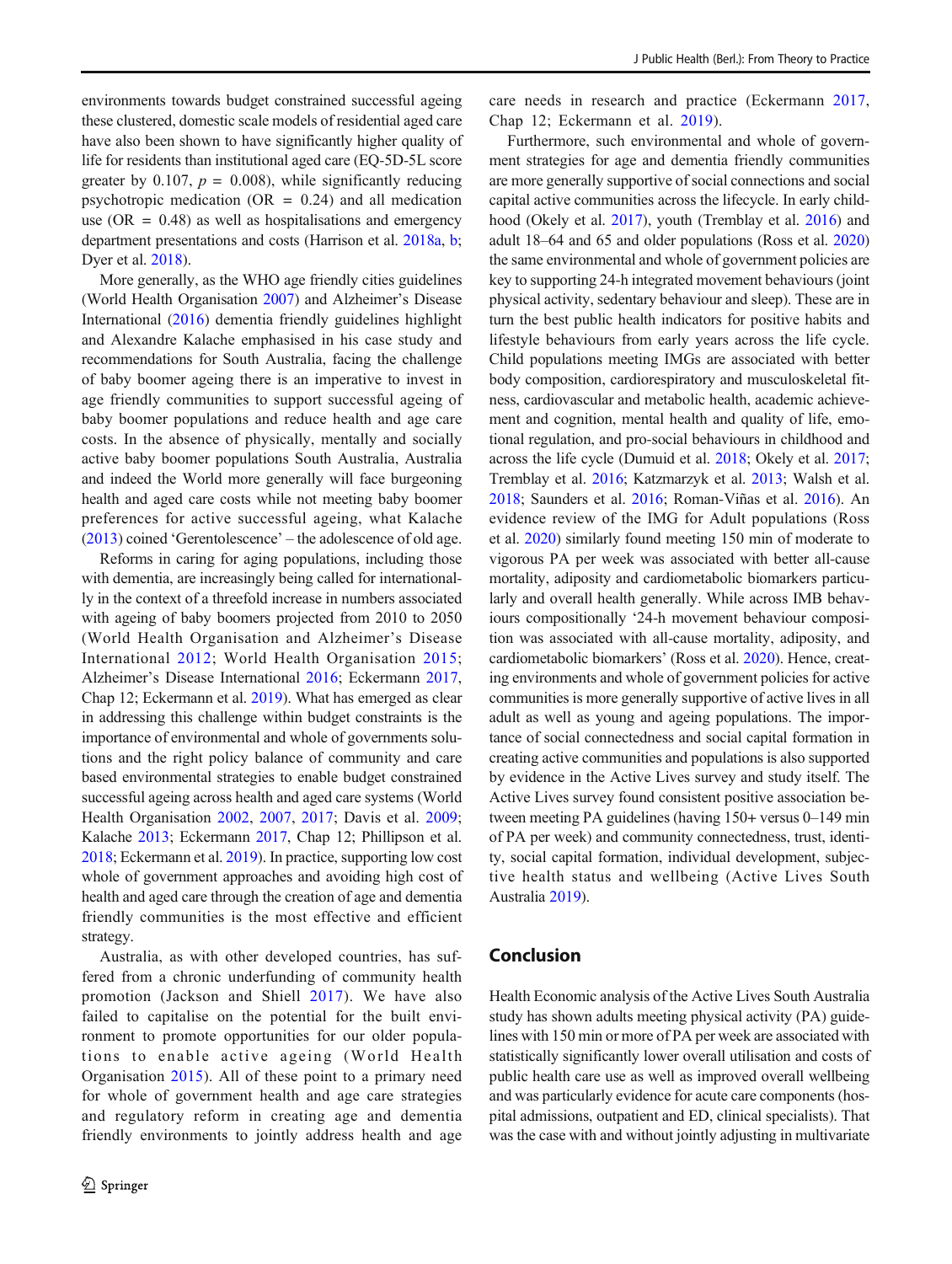<span id="page-14-0"></span>analysis for age, sex and income covariates. Treating PA as a continuous variable marginal analysis provides support for current guidelines of 150 min PA per week in providing the greatest potential for health cost saving at a population level.

The most robust multivariate covariate adjusted analysis found lower health care costs of A\$1393 per patient year in meeting guidelines. This translates to cross sectional evidence of a potential health system cost saving in South Australia of A\$804 million annually if the 42.12% of adults not meeting guidelines could be shifted to meeting guidelines. There was no significant effect modification across any covariates providing broad support for health system cost saving potential of health promotion strategies in support of meeting adult PA guidelines to improve wellbeing.

Nevertheless, actually realising savings requires health promotion policies with community ownership that enable shifting populations level behaviours, where more realistically changes in individuals behaviours are expected to arise at the margins for shifting populations (intramarginal) and behaviours (inframarginal), and should consider where PA changes arise from, following integrated movement guidelines.

Policy implications point to the cost saving potential of strategies for health promotion of physical activity and integrated movement guidelines and value of further research on longitudinal evidence of integrated movement behaviours and their health, health care utilisation and cost implications. Analysis of community ownership and multiplier effects that can arise with such health promotion strategies where effective are key to robustly assessing these impacts in each case. These research studies are particularly important currently given the need to find effective and ideally cost-saving strategies to help populations and health systems recover from, wellbeing challenges and highly budget and activity constrained environments that have arisen globally with the COVID-19 pandemic.

Acknowledgements The authors acknowledge the support from Michelle Crisp, Office for Recreation Sport and Racing and Dr. Rebecca Nolan and the team at Population Health Surveys, Prevention and Population Health Directorate, Wellbeing SA. Ethics approval for this study and the survey underlying it was provided by the SA Health, Ethics approval number HREC/18/SAH/78/AM07. Any omissions or errors in this text are naturally the responsibility of the authors.

Authors' contributions SE and ARW contributed in conceiving of and undertaking health economic analysis of Active Lives South Australia study data, drafting and revising the manuscript. All authors have read and approved the manuscript.

Funding SE and ARW involvement in the paper were in part aided by funding from the South Australian Office for Recreation, Sport and Racing.

Availability of data and materials All methods in this paper are illustrated with data from the active lives South Australia study.

#### **Declarations**

Conflicts of interest/Competing interests/Ethics statement The authors acted independently in undertaking the research and preparation of this manuscript with the funding body exercising no control over the publication consistent with ethics approval by SA Health HREC/18/SAH/78/ AM07.

Ethics approval SA Health, Ethics approval number HREC/18/SAH/78.

Consent to participate Consent of Active Lives Study participants was provided under SA Health, Ethics approval number HREC/18/SAH/78.

Consent for publication Consent for publication was provided under HREC/18/SAH/78/AM07.

Open Access This article is licensed under a Creative Commons Attribution 4.0 International License, which permits use, sharing, adaptation, distribution and reproduction in any medium or format, as long as you give appropriate credit to the original author(s) and the source, provide a link to the Creative Commons licence, and indicate if changes were made. The images or other third party material in this article are included in the article's Creative Commons licence, unless indicated otherwise in a credit line to the material. If material is not included in the article's Creative Commons licence and your intended use is not permitted by statutory regulation or exceeds the permitted use, you will need to obtain permission directly from the copyright holder. To view a copy of this licence, visit <http://creativecommons.org/licenses/by/4.0/>.

## References

- ABS (2019) 3010.0. Australian demographic statistics, Table 54: estimated residential population by single year of age, South Australia. [https://www.abs.gov.au/AUSSTATS/abs@.nsf/](https://www.abs.gov.au/AUSSTATS/abs@.nsf/DetailsPage/3101.0Jun%202019?OpenDocument) [DetailsPage/3101.0Jun%202019?OpenDocument](https://www.abs.gov.au/AUSSTATS/abs@.nsf/DetailsPage/3101.0Jun%202019?OpenDocument). Accessed 13 Sep 2021
- Active Lives South Australia (2019) Office for Recreation, Sport and Racing. Australia: SA Health, Government of South Australia. Accessed 13th September 2021 from: [https://www.orsr.sa.gov.](https://www.orsr.sa.gov.au/__data/assets/pdf_file/0024/27645/Active-Lives-Main-Report-September-2019.pdf) au/ data/assets/pdf\_file/0024/27645/Active-Lives-Main-Report-[September-2019.pdf](https://www.orsr.sa.gov.au/__data/assets/pdf_file/0024/27645/Active-Lives-Main-Report-September-2019.pdf) . Accessed 13 Sep 2021
- Alzheimer's Disease International (2016) Dementia friendly communities: key principles. Retrieved from: [https://www.alz.co.uk/adi/pdf/](https://www.alz.co.uk/adi/pdf/dfc-principles.pdf) [dfc-principles.pdf](https://www.alz.co.uk/adi/pdf/dfc-principles.pdf). Accessed 13 Sep 2021
- Davis S, Byers S, Nay R, Koch S (2009) Guiding design of dementia friendly environments in residential care settings: considering the living experiences. Dementia 8(2):185–203. [https://doi.org/10.](https://doi.org/10.1177/1471301209103250) [1177/1471301209103250](https://doi.org/10.1177/1471301209103250)
- Dumuid D, Stanford TE, Pedišić Z, Maher C, Lewis L, Martín-Fernández J-A, Katzmarzyk PT, Chaput J, Fogelholm M, Standage M, Tremblay MS, Olds T (2018) Adiposity and the isotemporal substitution of physical activity, sedentary time and sleep amongst school age children: a compositional data analysis approach. BMC Public Health 18:311. <https://doi.org/10.1186/s12889-018-5207-1>
- Dyer SM, Liu E, Gnanamanickam ES, Milte R, Easton T, Harrison SL, Bradley CE, Ratcliffe J, Crotty M (2018) Clustered domestic residential aged care in Australia: fewer hospitalisations and better quality of life. Med J Aust 208(10):433–438. [https://doi.org/10.5694/](https://doi.org/10.5694/mja17.00861) [mja17.00861](https://doi.org/10.5694/mja17.00861)
- Eckermann S (2017) Health economics from theory to practice: optimally informing joint decisions of research, reimbursement and regulation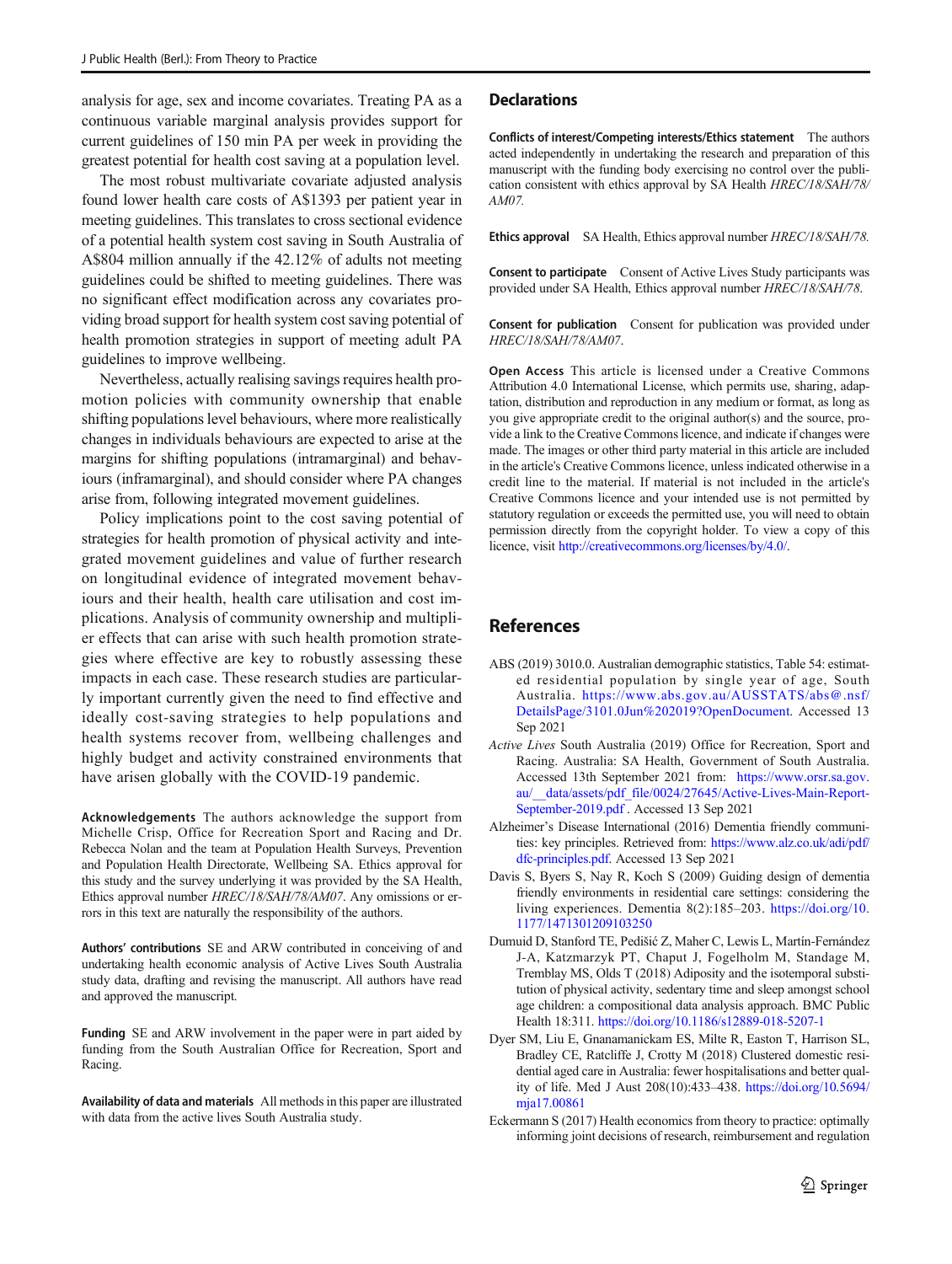<span id="page-15-0"></span>with health system budget constraints and community objectives. Springer, London [https://www.springer.com/gp/book/](https://www.springer.com/gp/book/9783319506111) [9783319506111](https://www.springer.com/gp/book/9783319506111)

- Eckermann S, McCaffrey N (2017) Beyond the individual: evaluating community-based health promotion and prevention strategies and palliative care. In: Eckermann S (ed) Health economics from theory to practice. Springer, Cham, pp 91–106. [https://doi.org/10.1007/](https://doi.org/10.1007/978-3-319-50613-5_4) [978-3-319-50613-5\\_4.](https://doi.org/10.1007/978-3-319-50613-5_4) Accessed 13 Sep 2021
- Eckermann S, Coory M, Willan AR (2009) Indirect comparison: relative risk fallacies and odds solution. J Clin Epidemiol 62:1031–1036. <https://doi.org/10.1016/j.jclinepi.2008.10.013>
- Eckermann S, Coory M, Willan AR (2011) Consistently estimating absolute risk difference when translating evidence to jurisdictions of interest. PharmacoEconomics 29(2):87–96. [https://doi.org/10.2165/](https://doi.org/10.2165/11585910-000000000-00000) [11585910-000000000-00000](https://doi.org/10.2165/11585910-000000000-00000)
- Eckermann S, Dawber J, Yeatman H, Quinsey K, Morris D (2014) Evaluating return on investment in a school based health promotion and prevention program: the investment multiplier for the Stephanie Alexander Kitchen Garden National Program. Soc Sci Med 114: 103–112. <https://doi.org/10.1016/j.socscimed.2014.05.056>
- Eckermann S, Phillipson L, Fleming R (2019) Reform and re-design of aged care environments are key to improved care quality and cost effective aged and health system care. Applied Health Econ Health Policy 17:127–130. <https://doi.org/10.1007/s40258-018-0435-1>
- Eckermann S, Willan AR, Okely T, Tremblay M, Coelli T (2021) Robust cross-country comparison of children meeting 24-hr movement guidelines: an odds solution for binary effect efficiency measures. J Public Health. <https://doi.org/10.1007/s10389-021-01587-x.pdf>
- Gnanamanickam ES, Dyer SM, Milte R, Harrison SL, Liu E, Easton T, Bradley C, Bilton R, Shulver W, Ratcliffe J, Whitehead C, Crotty M (2018) Direct health and residential care costs of people living with dementia in Australian residential aged care. Int J Geriatr Psychiatr 33(7):859866 [https://www.ncbi.nlm.nih.gov/pubmed/29292541.](https://www.ncbi.nlm.nih.gov/pubmed/29292541) Accessed 13 Sep 2021
- Harrison SL, O'Donnell KL, Milte R, Dyer SM, Gnanamanickam ES, Bradley C, Liu E, Hilmer SN, Crotty M (2018a) Costs of potentially inappropriate medication use in residential aged care facilities. BMC Geriatr 18(1):9. <https://doi.org/10.1186/s12877-018-0704-8>
- Harrison SL, Bradley C, Milte R, Liu E, O'Donnell KL, Hilmer SN, Crotty M (2018b) Psychotropic medications in older people in residential care facilities and associations with quality of life: a crosssectional study. BMC Geriatr 18(1):60. [https://doi.org/10.1186/](https://doi.org/10.1186/s12877-018-0752-0) [s12877-018-0752-0](https://doi.org/10.1186/s12877-018-0752-0)
- Hawe P, Ghali L (2008) Use of social network analysis to map the social relationships of staff and teachers at school. Health Educ Res 23(1): 62–69. <https://doi.org/10.1093/her/cyl162>
- Hawe P, Shiell A, Riley T (2009) Theorising interventions as events in systems. Am J Community Psychol 43:267–276. [https://doi.org/10.](https://doi.org/10.1007/s10464-009-9229-9) [1007/s10464-009-9229-9](https://doi.org/10.1007/s10464-009-9229-9)
- Jackson H, Shiell A (2017) Preventive health: how much does Australia spend and is it enough? [http://fare.org.au/wp-content/uploads/](http://fare.org.au/wp-content/uploads/Preventive-health-How-much-does-Australia-spend-and-is-it-enough_FINAL.pdf) [Preventive-health-How-much-does-Australia-spend-and-is-it](http://fare.org.au/wp-content/uploads/Preventive-health-How-much-does-Australia-spend-and-is-it-enough_FINAL.pdf)[enough\\_FINAL.pdf.](http://fare.org.au/wp-content/uploads/Preventive-health-How-much-does-Australia-spend-and-is-it-enough_FINAL.pdf) Accessed 13 Sep 2021
- Kalache A (2013) The longevity revolution: creating a society for all ages. Adelaide thinker in residence 2012–2013. Government of South Australia, Adelaide [https://www.dunstan.org.au/wp-content/](https://www.dunstan.org.au/wp-content/uploads/2018/12/Kalache_Report_compressed.pdf) [uploads/2018/12/Kalache\\_Report\\_compressed.pdf.](https://www.dunstan.org.au/wp-content/uploads/2018/12/Kalache_Report_compressed.pdf) Accessed 13 Sep 2021
- Katzmarzyk PT, Barreira TV, Broyles ST, Champagne CM, Chaput J, Fogelholm M, Hu G, Johnson WD, Kuriyan R, Kurpad A, Lambert EV, Maher C, Maia J, Matsudo V, Olds T, Onywera V, Sarmiento OL, Standage M, Tremblay MS, Tudor-Locke C, Zhao P, Church TS (2013) The international study of childhood obesity, lifestyle and the environment (ISCOLE): design and methods. BMC Public Health 13:900. <https://doi.org/10.1186/1471-2458-13-900>
- Lee BY, Adam A, Zenkov E, Herrtenstein D, Ferguson MC, Wang PI, Wong MS, Wedlock P, Nyathi S, Gittelsohn J, Falah-Fini S, Bartsch SM, Cheskin LJ, Brown ST (2017) Modelling the economic and health impact of increasing children's physical activity in the United States. Health Aff 36(5):902–908. [https://doi.org/10.1377/](https://doi.org/10.1377/hlthaff.2016.1315) [hlthaff.2016.1315](https://doi.org/10.1377/hlthaff.2016.1315)
- Newton C (2015) How can we best design housing for Australia's ageing population? The Conversation. [http://theconversation.com/how](http://theconversation.com/how-can-we-best-design-housing-for-australias-ageing-population-50304)[can-we-best-design-housing-for-australias-ageing-population-](http://theconversation.com/how-can-we-best-design-housing-for-australias-ageing-population-50304)[50304.](http://theconversation.com/how-can-we-best-design-housing-for-australias-ageing-population-50304) Accessed 13 Sep 2021
- Okely A, Hesketh KD GD, Santos R, Loughran SP, Cliff DP, Shilton T, Grant D, Jones RA, Stanley RM, Sherring J, Hinkley T, Trost SG, McHugh C, Eckermann S, Thorpe K, Waters K, Olds TS, Mackey T, Livingstone R, Christian H, Carr H, Verrender A, Pereira JR, Zhang Z, Downing KL, Tremblay MS (2017) A collaborative approach to adopting/adapting guidelines. The Australian 24-hour movement guidelines for the early years (birth to 5 years): an integration of physical activity, sedentary behaviour, and sleep. BMC Public Health 17(Suppl 5):869. [https://doi.org/10.1186/s12889-017-](https://doi.org/10.1186/s12889-017-4867-6) [4867-6](https://doi.org/10.1186/s12889-017-4867-6)
- Phillipson L, Hall D, Cridland E, Fleming R, Brennan-Horley C, Guggisberg N, Frost D, Hasan H (2018) Involvement of people with dementia in raising awareness and changing attitudes in a dementia friendly community pilot project. Dementia Int J Soc Res Pract. <https://doi.org/10.1177/1471301218754455>
- Roman-Viñas B, Chaput J-P, Katzmarzyk PT, Fogelholm M, Lambert EV, Maher C, Maia J, Olds T, Onywera V, Sarmiento OL, Standage M, Tudor-Locke C, Tremblay MS, for the ISCOLE Research Group (2016) Proportion of children meeting recommendations for 24 hour movement guidelines and associations with adiposity in a 12 country study. Int J Behav Nutr Phys Act 13:123. [https://doi.org/10.](https://doi.org/10.1186/s12966-016-0449-8) [1186/s12966-016-0449-8](https://doi.org/10.1186/s12966-016-0449-8)
- Ross R, Chaput JP, Giangregorio LM, Janssen I, Saunders TJ, Kho ME, Poitras VJ, Tomasone JR, El-Kotob R, McLaughlin EC, Duggan M, Carrier J, Carson V, Chastin SF, Latimer-Cheung AE, Chulak-Bozzer T, Faulkner G, Flood SM, Gazendam MK, Healy GN, Katzmarzyk PT, Kennedy W, Lane KN, Lorbergs A, Maclaren K, Marr S, Powell KE, Rhodes RE, Ross-White A, Welsh F, Willumsen J, Tremblay MS (2020) Canadian 24-hour movement guidelines for adults aged 18–64 years and adults aged 65 years or older: an integration of physical activity, sedentary behaviour, and sleep. Appl Physiol Nutr Metab 45:S57–S102. [https://doi.org/10.](https://doi.org/10.1139/apnm-2020-0467) [1139/apnm-2020-0467](https://doi.org/10.1139/apnm-2020-0467)
- Rychetnik L, Frommer M, Hawe P, Shiell A (2002) Criteria for evaluating evidence on public health interventions. J Epidemiol Community Health 56:119–127. [https://doi.org/10.1136/jech.56.2.](https://doi.org/10.1136/jech.56.2.119) [119](https://doi.org/10.1136/jech.56.2.119)
- Saunders TJ, Gray CE, Poitras VJ, Chaput J-P, Janssen I, Katzmarzyk PT, Olds T, Gorber SC, Kho ME, Sampson M, Tremblay MS, Carson V (2016) Combinations of physical activity, sedentary behaviour and sleep: relationships with health indicators in school-aged children and youth. Appl Physiol Nutr Metab 41(6 suppl.3):S283–S293. <https://doi.org/10.1139/apnm-2015-0626>
- Shiell A, Hawe P (1996) Health promotion community development and the tyranny of individualism. Health Econ 5(3):241–247.
- Shiell A, Jackson H (2018) How much does Australia spend on prevention and how would we know whether it is enough? Health Promot J Aust 29(Suppl 1):7–9. <https://doi.org/10.1002/hpja.165>
- Shiell A, Hawe P, Gold L (2008) Complex interventions or complex systems? Implications for health economic evaluation. Br Med J 336(7656):1281–1283. [https://doi.org/10.1136/bmj.39569.510521.](https://doi.org/10.1136/bmj.39569.510521.AD) [AD](https://doi.org/10.1136/bmj.39569.510521.AD)
- Tremblay MS, Carson V, Chaput JP, Gorber SC, Dinh T, Duggan M, Faulkner G, Gray CE, Gruber R, Janson K, Janssen I, Katzmarzyk PT, Kho ME, Latimer-Cheung AE, LeBlanc C, Okely AD, Olds T, Pate RR, Phillips A, Poitras VJ, Rodenburg S, Sampson M,